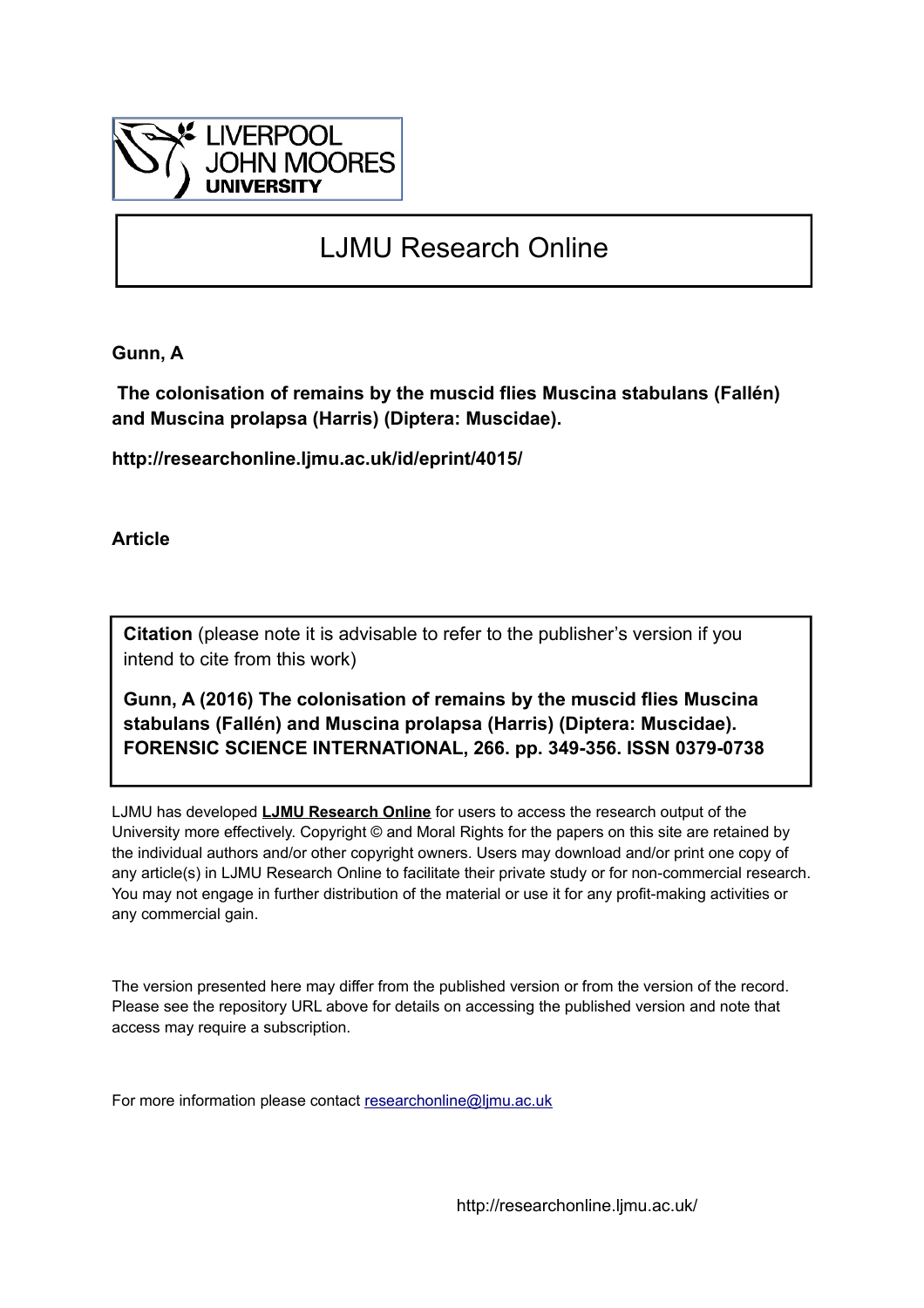# **The colonisation of remains by the muscid flies** *Muscina stabulans* **(Fallén) and**  *Muscina prolapsa* **(Harris) (Diptera: Muscidae)**

Alan Gunn\*

School of Natural Sciences & Psychology, John Moores University, Liverpool, L3 3AF, UK.

\*Corresponding Author: a.gunn@ljmu.ac.uk

### ABSTRACT

In the field, the muscid flies *Muscina stabulans* (Fallén) and *Muscina prolapsa* (Harris) only colonised buried baits in June, July and August. The two-species cooccurred on baits buried at 5cm but only *M. prolapsa* colonised baits buried at 10cm. Other species of insect were seldom recovered from buried baits regardless of the presence or absence of *Muscina* larvae.

In the laboratory, both *M. stabulans* and *M. prolapsa* preferentially colonised liver baits on the soil surface compared to those buried at 5cm. Baits buried in dry soil were not colonised by either species whilst waterlogged soil severely reduced colonisation but did not prevent it entirely. Dry liver presented on the soil surface was colonised and supported growth to adulthood but if there was no surrounding medium in which the larvae could burrow then they died within 24 hours.

*M. stabulans* showed a consistent preference for ovipositing on decaying liver rather than fresh liver, even when it had decayed for 41 days. The results for *M. prolapsa* were more variable but it was also capable of developing on both fresh and very decayed remains.

Blood-soaked soil and dead slugs and snails stimulated egg-laying by both species and supported larval growth to adulthood. Mushrooms, melon, and bananas also stimulated egg-laying although to a much lesser extent and very few larvae survived to adulthood. Horse faeces stimulated extensive egg-laying but the larvae invariably died during the first or second instar and none survived to pupariation.

This information could be useful when determining the forensic significance of *Muscina* larvae recovered from dead bodies.

### **1. Introduction**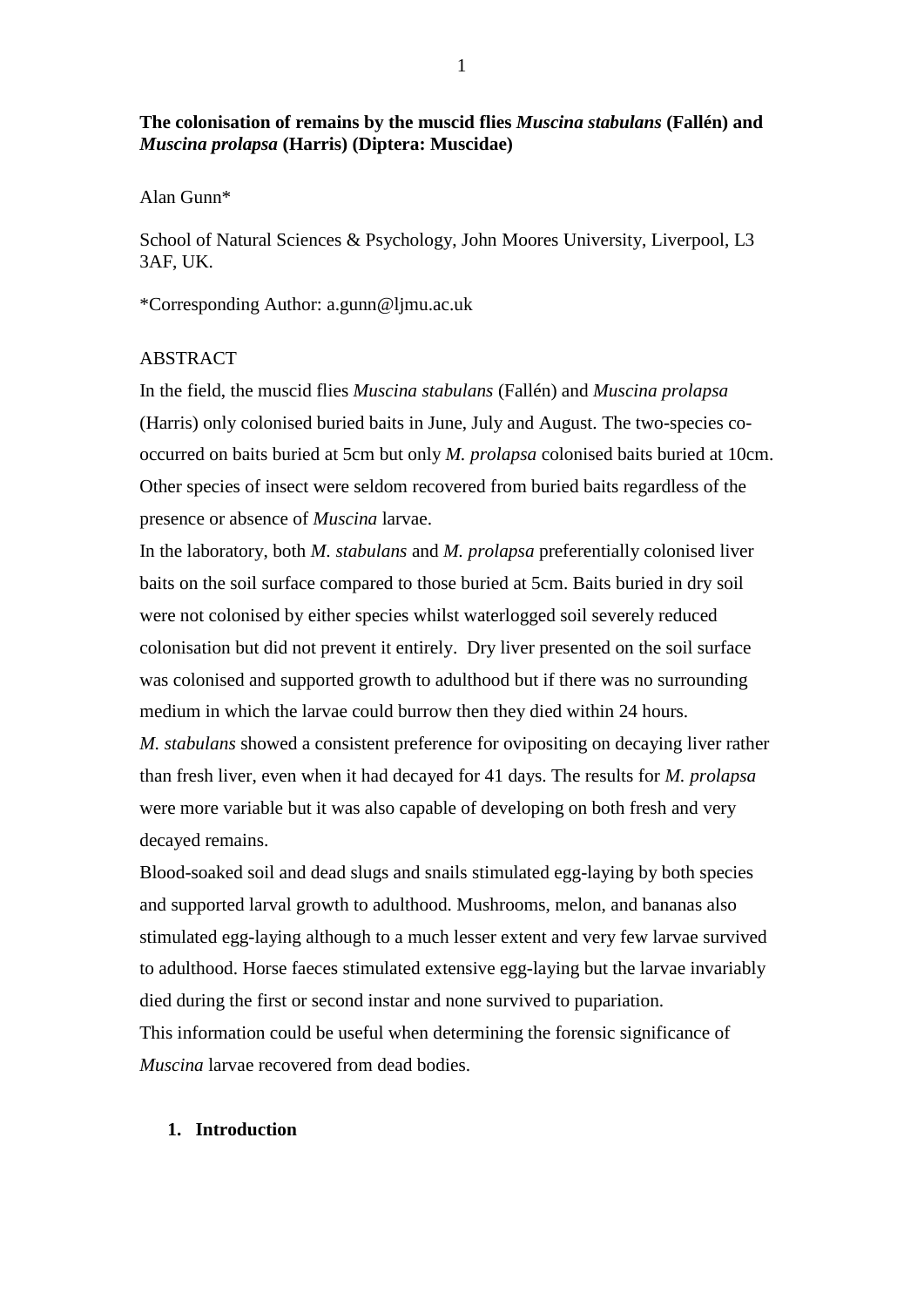The muscid flies *Muscina stabulans* (Fallén) and *Muscina prolapsa* (Harris) (syn. *pabulorum*) are cosmopolitan species that are found as far north as Finland as well as tropical countries such as Malaysia. They are sometimes recovered from human remains [1, 2, 3] but their potential as indicators of the post-mortem interval has been exploited only occasionally. Nuorteva (1974) [4] describes a case in which *M. stabulans* larvae were reared from a blood-soaked shirt recovered from a rubbish bin. The adult flies ultimately emerged in two waves one of which corresponded with eggs laid on the date on which the person who was wearing the shirt was stabbed to death and the other date to eggs which were laid 13 days later when the shirt was disposed of in the bin. In the intervening period between the date of the murder and the date of disposal the shirt was stored in a plastic bag that excluded flies from accessing it. The larvae of *Muscina* species could be particularly valuable in the case of buried bodies because the adult flies lay their eggs on the soil surface above the remains and after hatching the larvae can crawl through loose soil to a depth of at least 40cm [5]. Even thin coverings of soil can prevent the colonisation of remains by the insect fauna that is more commonly used to determine the time since death. For example, Nuorteva (1977) [6] discusses a case from Finland in which the body of a young girl was disposed of in a forest and covered with moss and branches. Although blowfly larvae were recovered from the body, these were less developed than would have been expected from the state of decay of the body. By contrast, pupariae of *Muscina levida* (Fallén) (syn. *Muscina assimilis*) were found in the surrounding soil. It was thought likely that the blowflies were unable to colonise the body until some of the covering was eventually scrapped away by vertebrate scavengers whilst the development stage of the *M. levida* was a closer match to the date on which the girl was killed.

Recent papers have described means of distinguishing between species of *Muscina* larvae based on their morphology [7] and molecular identification techniques are now available [8, 9]. However, the value of *Muscina* species as forensic indicators is restricted by the limited published information on their biology much of which is anecdotal. For example, there are few surveys of when the adult flies are active and therefore likely to colonise remains. Similarly, there are differing accounts of the lifestyle of the larvae, their relative attractiveness to fresh and decomposed remains and their exploitation of alternative food sources. The latter is particularly important because it can compromise the minimum time since death calculation if there is a

2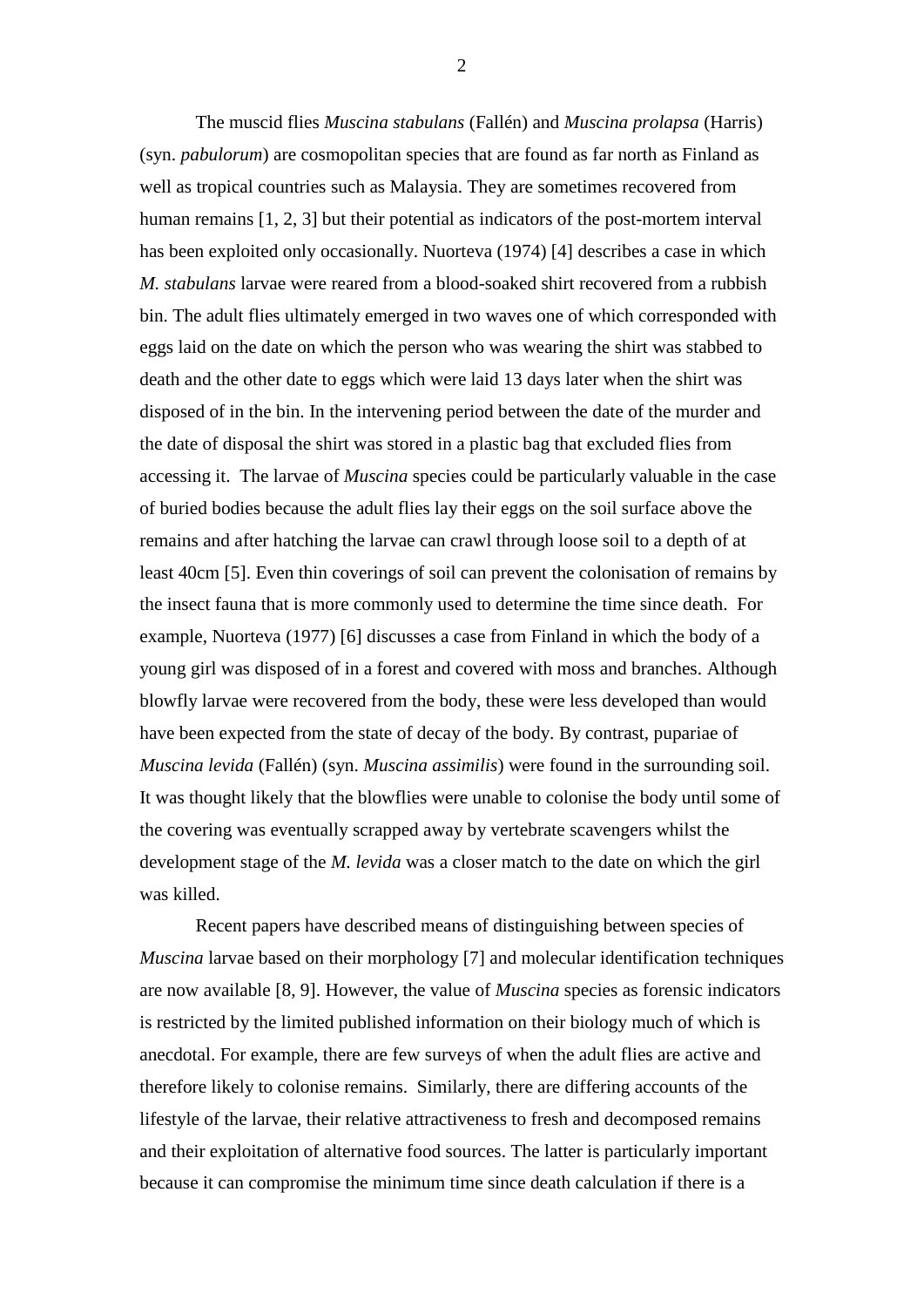probability that the larvae recovered from a body might have originated from elsewhere.

The larvae of both *M. stabulans* and *M. prolapsa* have reportedly been reared from the nests of the common wasp *Vespula vulgaris* (L.) [10] but it is not known whether this refers to active or dead nests or whether the fly larvae were feeding on living or dead wasp larvae or organic detritus in the hive. Skidmore (1985) [11] considered *Muscina* larvae to be predatory and even cannibalistic although he stated that *M. stabulans* larvae could develop on a wide range of foods whilst *prolapsa* required dead animal matter. However, some cases of pseudomyiasis (see below) are thought to have arisen through the consumption of fruit infested with *Muscina* larvae [12] and *M. levida* larvae are commonly found in fruit in the USA [13]. It is often stated that the larvae of *Muscina* cause myiasis in humans and domestic animals although most human infections relate to intestinal myiasis [14] and from the accounts these are more correctly considered as pseudomyiasis [15] in which the larvae are consumed unintentionally with food and then subsequently voided with the faeces. There are very few confirmed cases of wound myiasis due to *Muscina* larvae in humans and domestic animals [e.g. 16].

The aim of the present study was to assess the environmental and biological factors that affect the colonisation of remains by *M. stabulans* and *M. prolapsa*.

#### **2. Methods**

### *2.1. Flies and Rearing Conditions*

Culture conditions: Laboratory cultures of *M. stabulans* and *M. prolapsa* were established from buried baits placed in the wild and had been in culture for 12 months at the start of experiments. Flies were reared in gauze insect breeding cages (43cm x 45cm x 28cm; Watkin & Doncaster, Cranbrook, Kent, UK) in an indoor insectary maintained at  $23 \pm 1$ <sup>o</sup>C and a 12h:12h light: dark regime. The flies were provided with an *ad lib* supply of water, sugar, and dried milk (as a protein source) and with fresh pig liver buried in loose soil at a depth of 5cm as an oviposition medium.

Soil: The soil used in all experiments was commercial John Innes number 2 potting compost. Soil moisture content was measured by drying the soil at  $40^{\circ}$ C to constant

3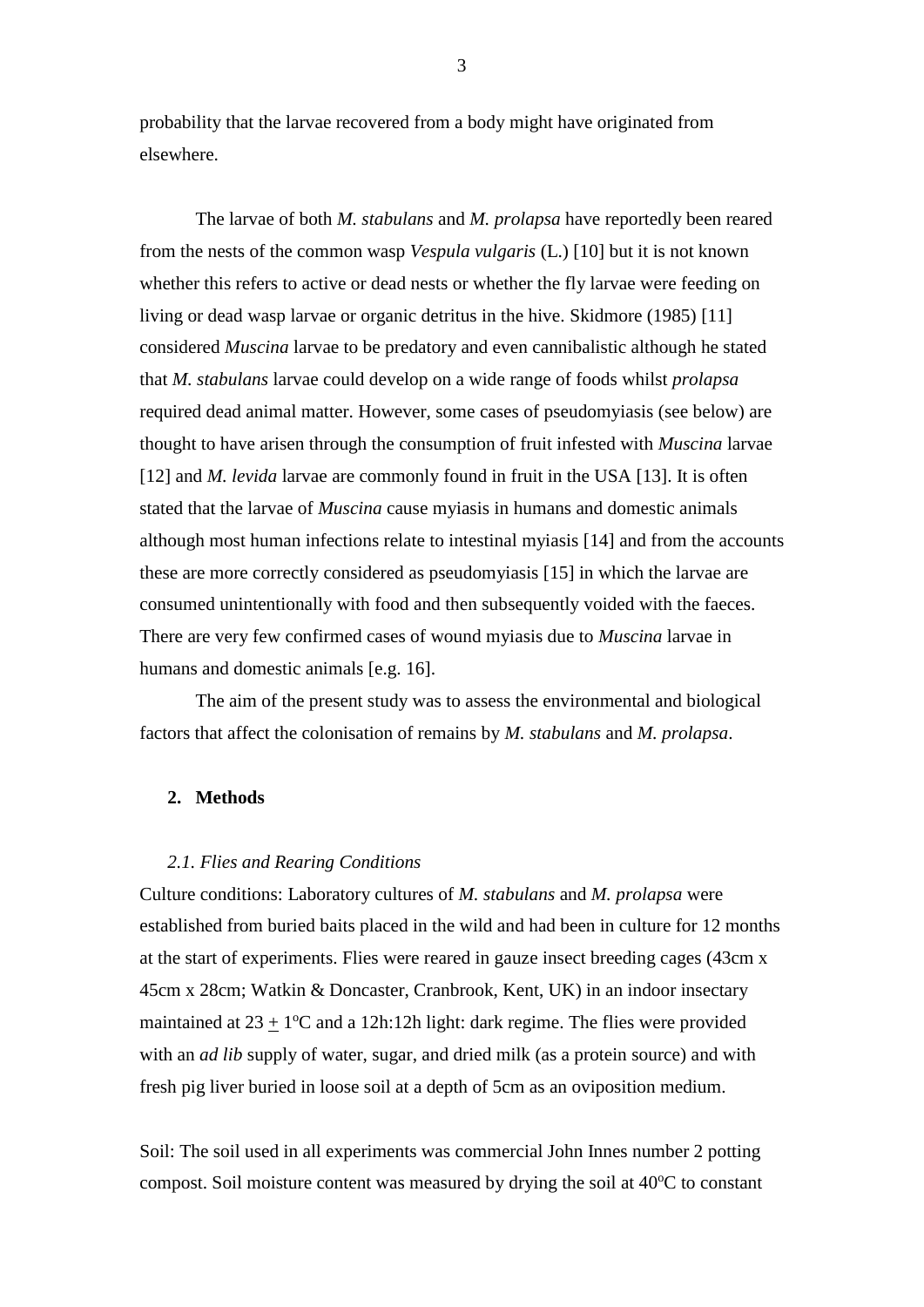weight; soil organic matter was determined by heating dry soil in a muffle furnace and calculating the weight loss after ignition. The average soil moisture content was 0.38  $\pm$  0.005 g g<sup>-1</sup> soil wet weight, n = 7; the organic matter content was 0.17  $\pm$  0.002 g g<sup>-1</sup> soil wet weight and  $0.27 \pm 0.004$  g g<sup>-1</sup> soil dry weight, n = 7.

Baits: Unless otherwise stated,  $\sim$  75 g fresh pig liver per jar was used as bait. All baits were presented in 1 litre glass jars (16cm deep x 9cm x 9cm) either on the surface of 7cm depth soil or 2cm soil depth soil was added to each jar, then the bait was added before being covered with a further 5cm (total volume = 480ml), or 10cm of soil (total volume  $= 820$ ml). In the laboratory work, the jars containing the experimental baits were not introduced into the culture cages until it was established that the flies were laying fertile eggs. All laboratory experiments were conducted with culture cages containing approximately 100 mixed sex adult flies. Jars containing baits were exposed for 6 hours unless otherwise stated. In those experiments in which a cage of flies was provided with a choice of two different baits then the jars containing them were both introduced at the same time and after the exposure period removed at the same time. After the jars were removed they were covered with nappy liner and maintained until all the adult flies had emerged and died - the number of flies in each jar was then counted. Once the experimental baits were removed the normal oviposition medium was replaced in the culture cages to confirm that the flies were capable of laying eggs both before and after the experimental period.

#### *2.2. Annual Cycle of Activity*

Jars containing fresh pig liver baits buried at depths of 5cm and 10cm were placed in a randomised array in an area of un-mown grassland close to the city centre of Liverpool between 28 September 2012 and 25 September 2014. The jars were covered with a metal mesh cage that allowed free access to insects but prevented disturbance by vertebrates. For each time interval there were 5 replicates of each depth (plus an un-baited control) and they were left exposed for 3 days at the beginning and end of each month after which they were collected and maintained in the insectary until all the adult flies had emerged – these were then identified and counted.

### *2.3. The relative attractiveness of exposed and buried remains*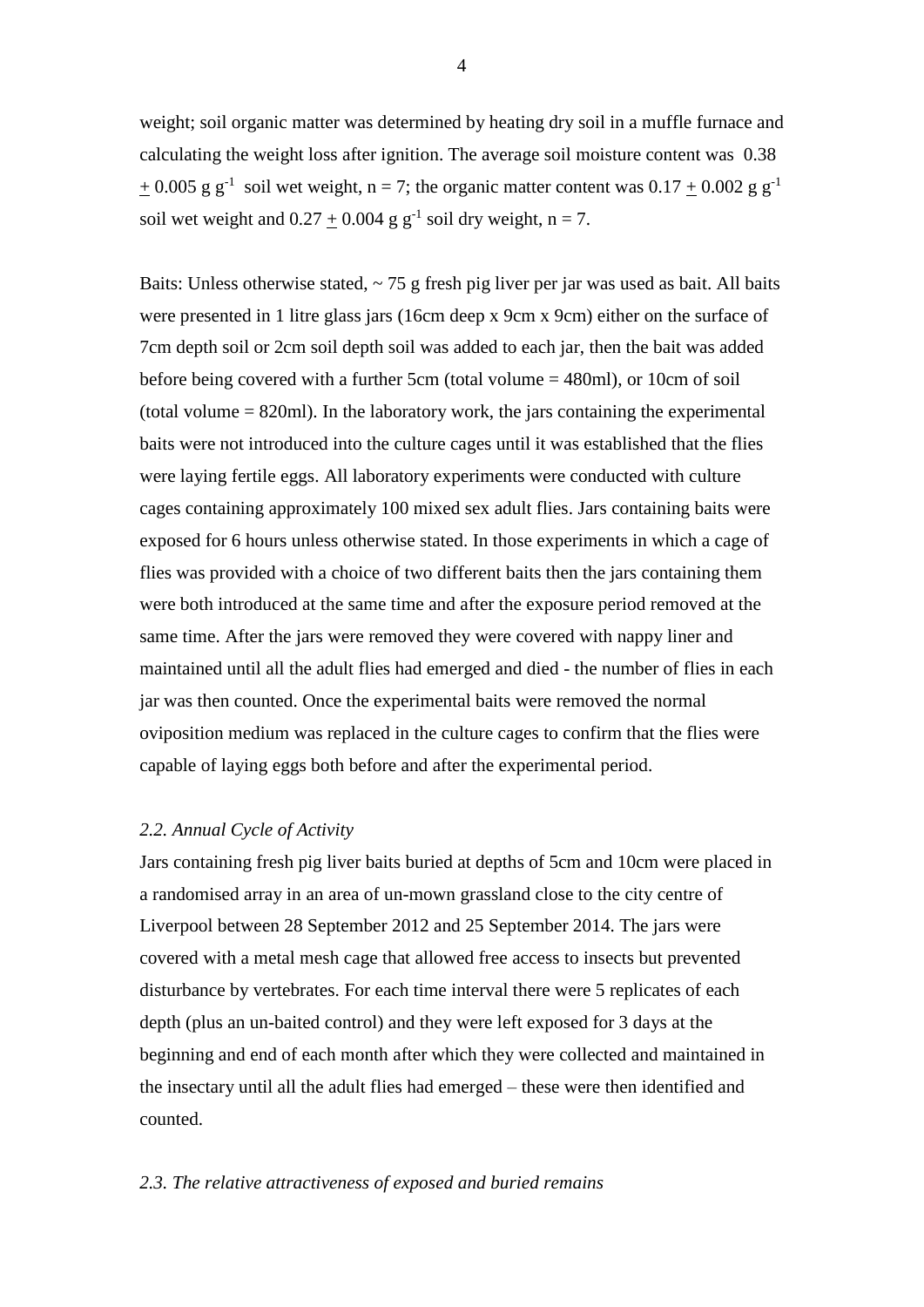One jar of fresh pig liver bait on the soil surface and one jar of bait buried at 5cm were placed into each culture cage.

### *2.4. The influence of soil moisture on oviposition and larval development*

Baits were presented in dry, normal, wet, and very wet (waterlogged) soil. Dry soil was prepared by drying soil to constant weight at 40°C, normal soil was used unchanged from the sack it arrived in, wet soil was defined as 7cm depth soil (2cm base layer plus 5cm coverage of the bait) plus 50ml distilled water poured over the soil surface; very wet soil was defined as 7cm depth soil plus 100ml distilled water poured over the soil surface. Preliminary work indicated that 100ml was the most water that could be added without leaving a pool of free-standing water above the soil surface. Final moisture content was determined by allowing 60 minutes for the added water to be absorbed then drying subsamples of soil to constant weight at 40°C. Average soil moisture content (g water g soil<sup>-1</sup> + se, n = 7) was as follows: dry soil: 0; normal soil  $0.375 + 0.0021$ ; wet soil = 0.497 + 0.0029; very wet = 0.611 + 0.0065). The experiment was conducted in two parts, firstly baits buried in dry soil were placed in each cage (1 jar per cage) and secondly baits in either normal and wet or normal and very wet soil (1 jar of each soil type per cage).

### *2.5. The influence of bait moisture content on oviposition and larval development*

Samples of fresh pig liver  $(77.04 + 0.514g, n = 22)$  were dried at 40<sup>o</sup>C in an oven to constant weight  $(23.27 + 0.238g, n = 22)$  and then presented either on the surface of 7cm depth soil or within an empty glass jar. After drying, pig liver still had a strong smell and if flexed it would first bend and then fracture. Each cage was presented with either one jar of dry bait on the soil surface or one jar containing only dry liver.

#### *2.6. The influence of bait decomposition on oviposition and larval development*

Fresh pig liver was placed in clear 3.4 litre plastic discard containers (~1kg per container) that were covered with a loose muslin cloth to allow access to bacterial and fungal spores but exclude flies and other invertebrates. The containers were left on a laboratory bench at ambient temperature  $(\sim 22^{\circ}C)$  for 48 hours after which a plastic lid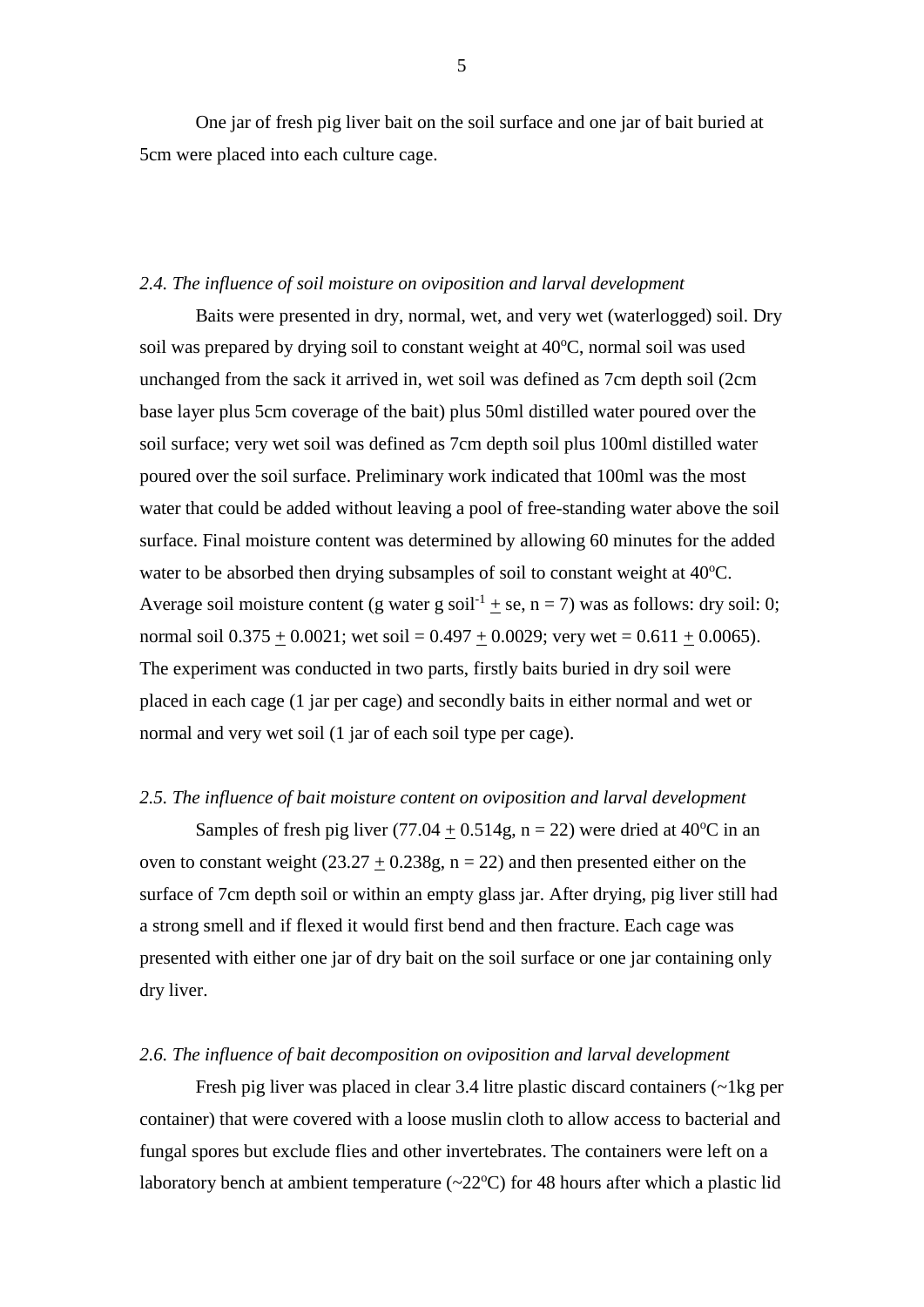was loosely attached to prevent excessive evaporation but allow some air access and then placed in a fume cupboard until required. A separate container was used for each decomposition period and the baits were weighed after they had decomposed. The baits (~75g per jar) were buried at 5cm as described previously. In the laboratory experiments, each culture cage contained 1 jar of fresh liver and 1 jar of either 7, 14, 21, 28, or 41, day-old liver. Field experiments were conducted in June 2015 (fresh and 49 day-old liver) and repeated in August 2015 (fresh and 43 day-old liver).

# *2.7: The ability of alternative baits to stimulate oviposition and support larval development*

A range of animal and plant baits were presented on the surface of 7cm depth soil. One jar containing bait was presented per cage and during the time of exposure it was the only bait available to the flies.

*Fresh pig blood*: 100ml fresh pig blood was poured over the surface the soil and the baits exposed for 6 hours.

*Dead slugs*: *Arion hortensis* (Férussac) and *Deroceras reticulatum* (Müller) were killed by freezing and after defrosting 19-25g of slugs were placed on the surface of the soil. The baits were exposed for 6 hours. Additional dead slugs were added on subsequent days as necessary to ensure that the larvae did not run out of food. *Dead snails*: *Cornu aspersum* (Müller) (syn. *Helix aspersa*) and *Cepaea nemoralis* (L.) were killed by freezing and after defrosting placed on the surface of the soil. The snails were presented in their shells and exposed for 6 hours. After the larvae had pupariated the snail shells were re-weighed after removing any remaining organic matter in order to calculate the original weight of the snail flesh presented to the flies. *Horse faeces*: Fresh horse faeces  $(107.02 + 0.683g, n = 14)$  was presented on the surface of 7cm depth soil and exposed for 24 hours. The horse had not been treated with anthelmintics or insecticides for at least 4 weeks before passing the faeces. *Fruit and fungi*: Bananas (*Musa* spp.), melon (*Cucumis melo* L.), and commercially grown flat cap mushrooms, *Agaricus campestris* (L.) were purchased from a local supermarket. The bananas were cut into two  $(76.24 \pm 0.755g, n = 10)$  and part peeled to allow access to the inner flesh but limit water loss. The melon was cut into slices  $(87.67 + 0.955g, n=11)$  and the rind and seeds retained, whilst the mushrooms were cut into two and one half of each mushroom  $(50.11 \pm 1.941 \text{g}, \text{n=14})$  was placed in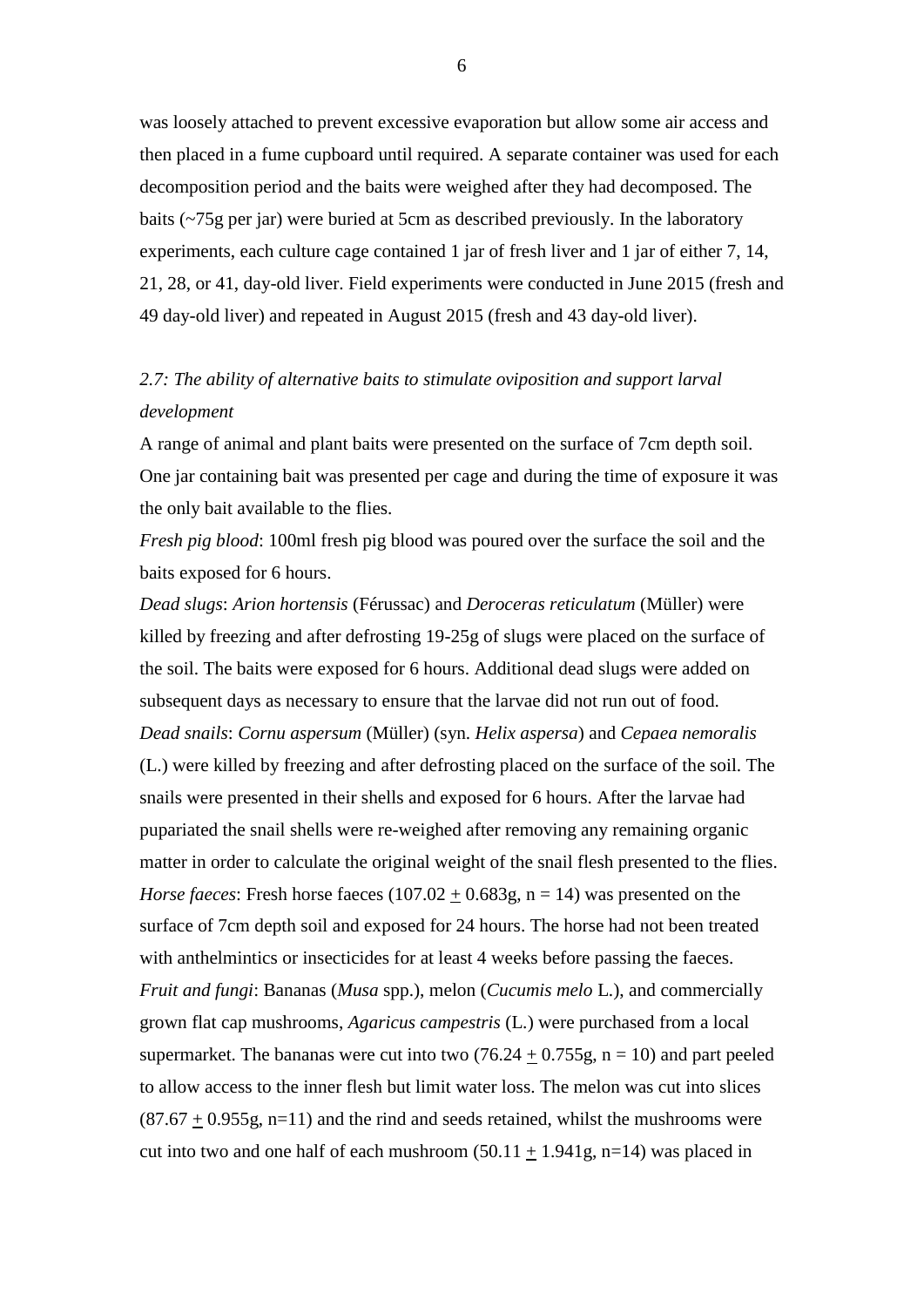each jar. All baits were placed on the surface of 7cm depth soil and exposed for 24 hours during which time they were the only bait in the cage.

*2.8. Statistical analysis*

Descriptive statistics and Mann Whitney analysis were performed using SPSS (version 21).

### **3. Results**

### *3.1. Annual Cycle of Activity*

A total of 166 jars containing baits at both 5cm and 10cm were deployed between 28 September 2012 and 28 September 2014. No baits were colonised in the months between October and May; the earliest colonisation of baits by *M. stabulans* occurred on 13th June and the latest on 30th August whilst for *M. prolapsa* colonisation occurred between 13<sup>th</sup> June and 17<sup>th</sup> September. Between June and September 2013 and June and September 2014 a total of 84 baits buried at 5cm were deployed out of which 11 (13%) were colonised by *M. stabulans* and 16 (19%) were colonised by *M*. *prolapsa*; *M. stabulans* was only found in association with *M. prolapsa* (Table 1). More *M. prolapsa* than *M. stabulans* emerged in 8 out of the 11 jars in which the two species occurred together (73%; Chi squared = 569.3, P < 0.001). Only *M. prolapsa* colonised baits buried at 10cm but just 5 of 84 baits deployed (6%) were colonised. Fewer *M. prolapsa* were recovered from baits buried at 10cm than at 5cm (median 77.7% lower,  $U_{16,13} = 49.0$ , P<0.015). Other species of insect recovered from buried baits included *Calliphora vicina* (Rob-Desvoidy), *Alysia manducator* (Panzer), *Nasonia vitripennis* (Ashmead), *Fannia canicularis* (L.), *Fannia scalaris* (Fabricius), *Hydrotaea ignava* (Harris), *Lasiomma picipes* (Meigen), and *Leptocera fontinalis* (Fallen). However, all of these species only occurred in 1-3 jars over the whole survey period.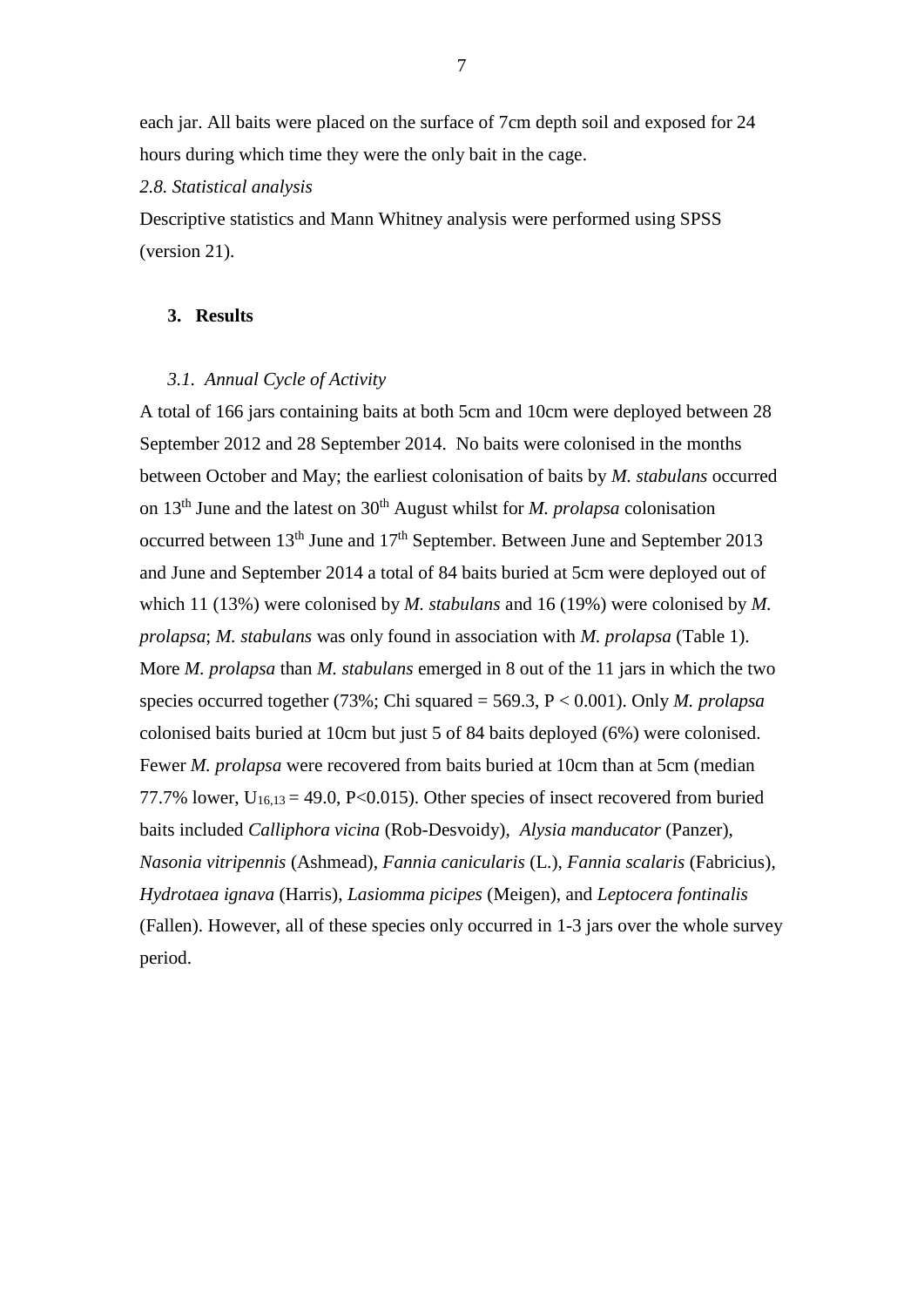Field data demonstrating the the number of instances in which *Muscina stabulans* and *Muscina prolapsa* produced single species infestations and co-infestations of buried remains.

| Species                                        | M. stabulans                           | M. prolapsa                             | M. prolapsa                     | M. prolapsa                     |
|------------------------------------------------|----------------------------------------|-----------------------------------------|---------------------------------|---------------------------------|
|                                                | Co-occurring<br>with $M$ .<br>prolapsa | Co-occurring<br>with $M$ .<br>stabulans | Sole Muscina<br>species present | Sole Muscina<br>species present |
| Bait depth                                     | 5cm                                    | 5cm                                     | 5cm                             | 10cm                            |
| Total number<br>of jars                        | 84                                     | 84                                      | 84                              | 84                              |
| analysed                                       |                                        |                                         |                                 |                                 |
| Number of jars<br>colonised by<br>Muscina spp. | 11                                     | 11                                      | 5                               | 14                              |
| Median<br>number of<br>adult flies<br>emerging | 26                                     | 74                                      | 135                             | 16.5                            |
| Interquartile<br>range                         | 66                                     | 74                                      | 153.5                           | 33.8                            |

*3.2. The relative attractiveness of exposed and buried remains.*

In every replicate, both *M. stabulans* and M. *prolapsa* laid more eggs on exposed baits than on those that were buried (Table 2).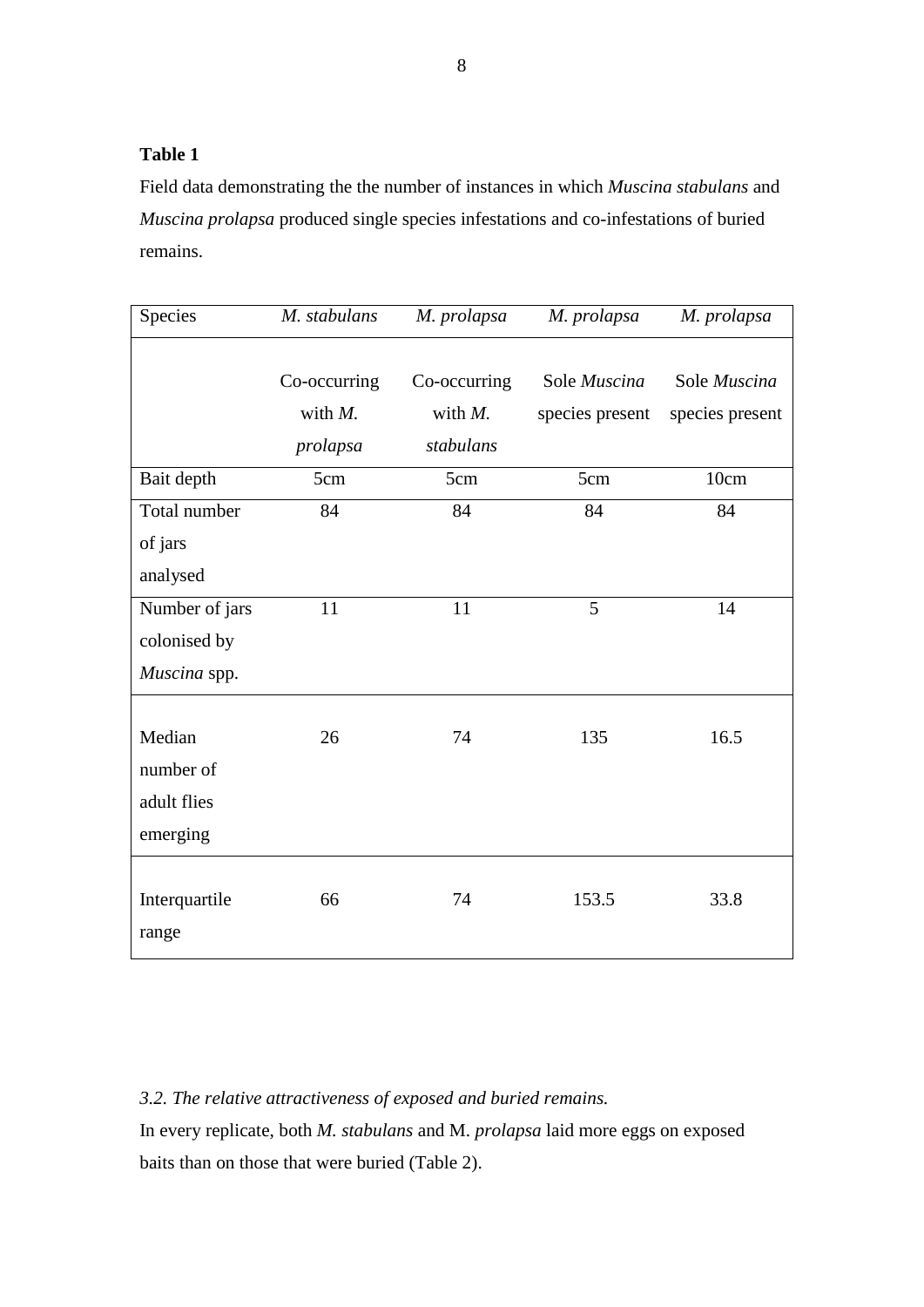The relative attractiveness of exposed and buried baits to *Muscina stabulans* and *Muscina prolapsa* under laboratory conditions.

|               | Muscina stabulans |                | Muscina prolapsa |        |  |  |
|---------------|-------------------|----------------|------------------|--------|--|--|
|               | exposed           | buried         | exposed          | buried |  |  |
| $\mathbf n$   | 9                 | 9              | 8                | 8      |  |  |
|               |                   |                |                  |        |  |  |
| Median %      | 98.3              | 1.7            | 82.4             | 17.6   |  |  |
| adult flies   |                   |                |                  |        |  |  |
| emerging      |                   |                |                  |        |  |  |
|               |                   |                |                  |        |  |  |
| Interquartile | 43.6              |                | 27.6             |        |  |  |
| range         |                   |                |                  |        |  |  |
| Min %         | 54.6              | $\overline{0}$ | 70.8             | 0.3    |  |  |
|               |                   |                |                  |        |  |  |
| Max %         | 100               | 45.4           | 99.7             | 35.4   |  |  |
|               |                   |                |                  |        |  |  |
| Chi squared   | 1352.6            |                | 1114.6           |        |  |  |
|               |                   |                |                  |        |  |  |
| $\mathbf{P}$  | < 0.001           |                | < 0.001          |        |  |  |

# *3.3. The influence of soil moisture on oviposition and larval development*

Although flies probed the soil surface above baits buried in dry soil, no larvae or adults were reared from any of the replicates. For both *M. stabulans* and *M. prolapsa*, more adults were reared from baits buried in wet soil in 4/6 replicates but baits buried in very wet soil were either never colonised or produced few adults (Table 3).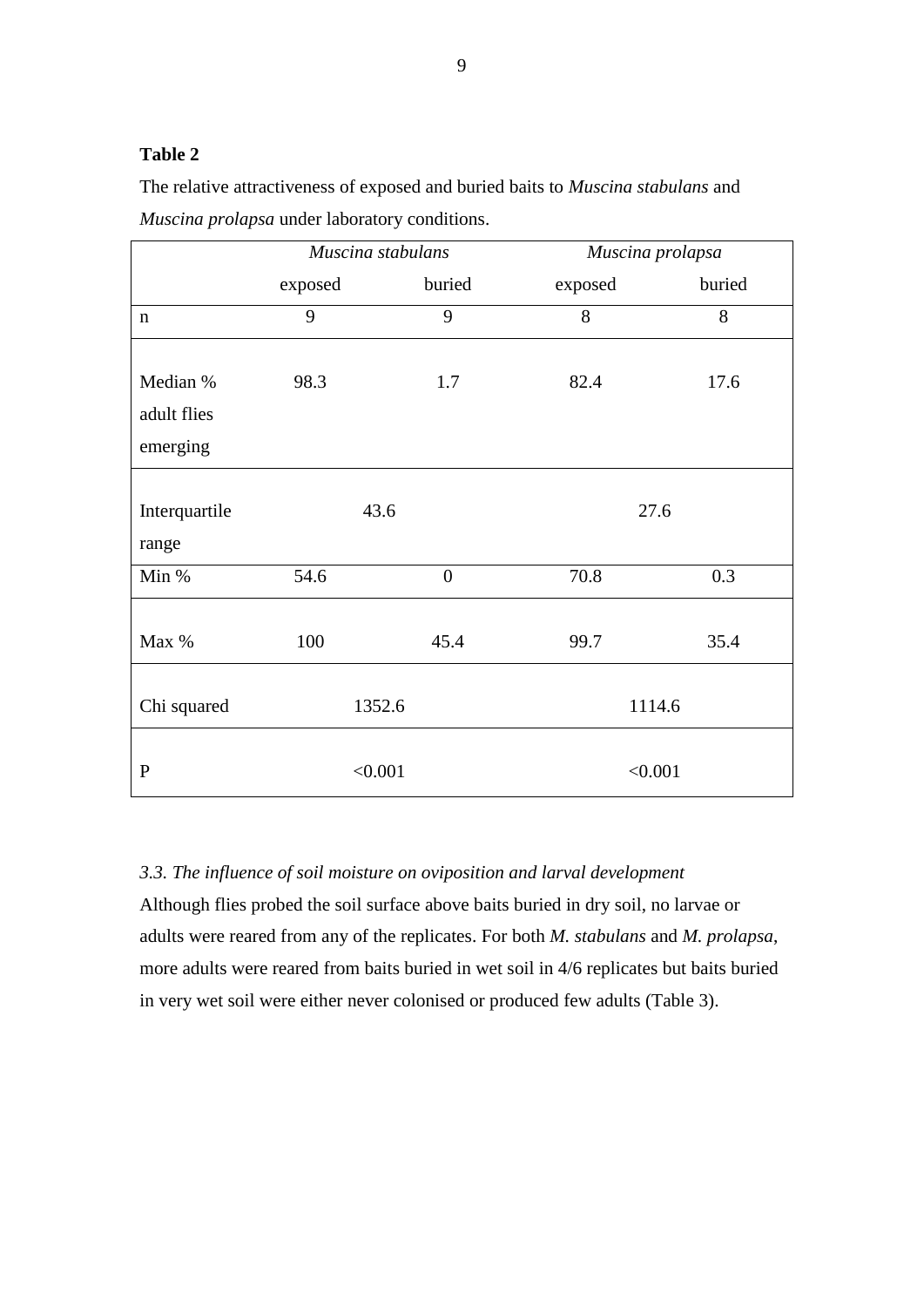The effect of soil moisture content on the colonisation of buried baits by (a) *Muscina stabulans* and (b) *Muscina prolapsa*.

|               |                    | Muscina stabulans  | Muscina stabulans  |                  |  |  |
|---------------|--------------------|--------------------|--------------------|------------------|--|--|
| Water         | Control<br>Wet     |                    | Control            | Very wet         |  |  |
| content       | $0.375 \pm 0.0021$ | $0.497 \pm 0.0029$ | $0.375 \pm 0.0021$ | $0.611 + 0.0065$ |  |  |
| g water g     |                    |                    |                    |                  |  |  |
| $soil-1$      |                    |                    |                    |                  |  |  |
| n             | 6                  | 6                  | 6                  | 6                |  |  |
| Median %      | 37.7               | 62.3               | 100                | $\overline{0}$   |  |  |
| adult flies   |                    |                    |                    |                  |  |  |
| emerging      |                    |                    |                    |                  |  |  |
| Interquartile |                    | 62.5               | 0.3                |                  |  |  |
| range         |                    |                    |                    |                  |  |  |
| Min %         | $\boldsymbol{0}$   | 5.4                | 99.3               | $\overline{0}$   |  |  |
| Max %         | 94.6               | 100                | 100<br>0.69        |                  |  |  |
| Chi squared   |                    | 62.08              | 1229.04            |                  |  |  |
| $\mathbf{P}$  |                    | < 0.001            | < 0.001            |                  |  |  |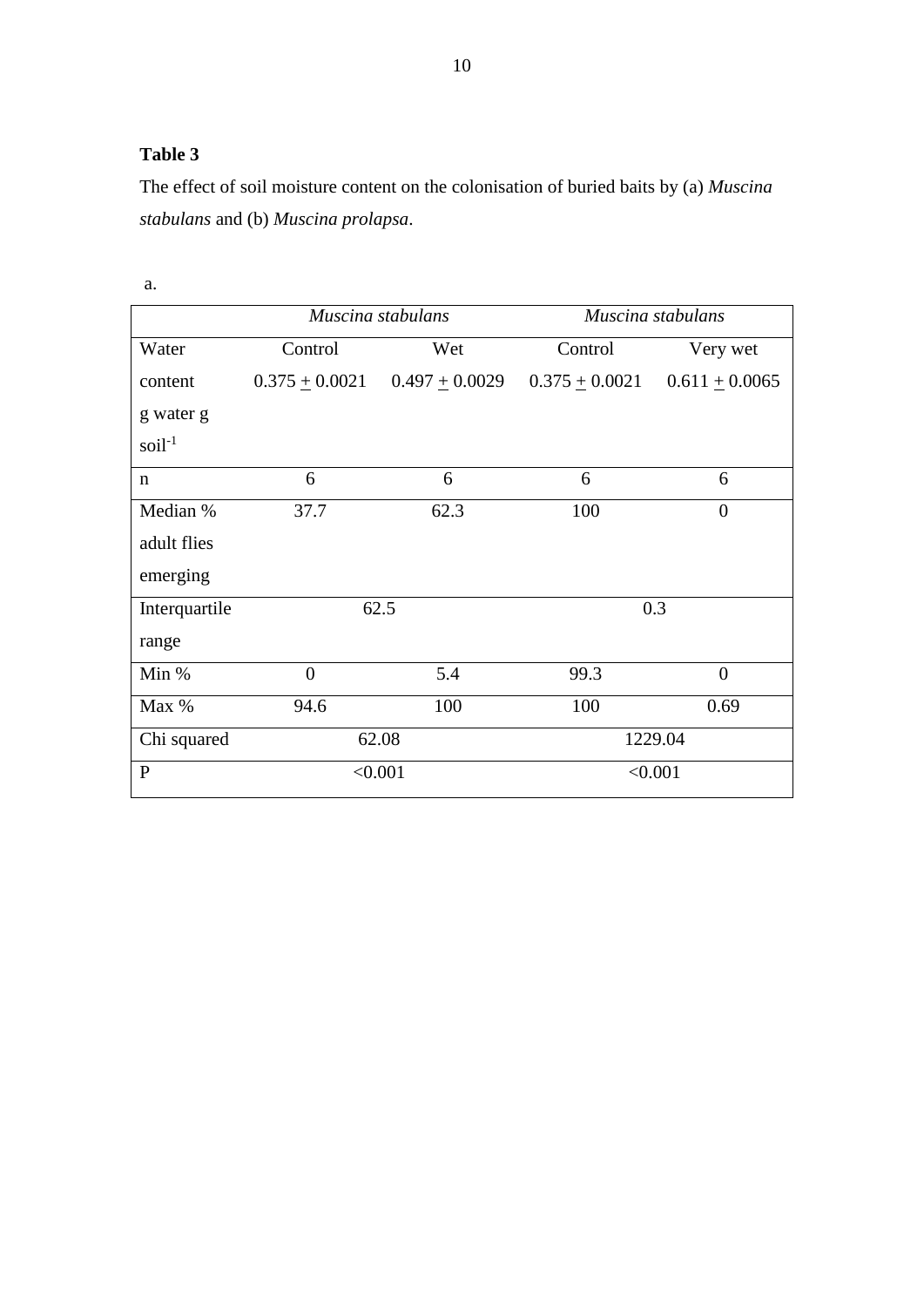b.

|               | Muscina prolapsa          |                                        |                    | Muscina prolapsa |  |  |  |
|---------------|---------------------------|----------------------------------------|--------------------|------------------|--|--|--|
| Water         | Control<br>Control<br>Wet |                                        |                    | Very wet         |  |  |  |
| content       |                           | $0.375 \pm 0.00211$ $0.497 \pm 0.0029$ | $0.375 \pm 0.0021$ | $0.611 + 0.0065$ |  |  |  |
| g water g     |                           |                                        |                    |                  |  |  |  |
| $soil-1$      |                           |                                        |                    |                  |  |  |  |
| $\mathbf n$   | 6                         | 6                                      | 5                  | 5                |  |  |  |
| Median %      | 46.7                      | 53.3                                   | 99.8               | 0.2              |  |  |  |
| pupariae      |                           |                                        |                    |                  |  |  |  |
| Interquartile | 61.8                      |                                        | 5.82               |                  |  |  |  |
| range         |                           |                                        |                    |                  |  |  |  |
| Min %         | 5.3                       | $\theta$                               | 88.9               | $\theta$         |  |  |  |
| Max %         | 100                       | 94.7                                   | 100                | 11.1             |  |  |  |
| Chi squared   |                           | 188.47                                 | 478.3              |                  |  |  |  |
| $\mathbf{P}$  | < 0.001                   |                                        | < 0.001            |                  |  |  |  |

### *3.4. The influence of bait moisture on oviposition and larval development*

Dry liver presented in an empty jar attracted adult *M. stabulans* and *M. prolapsa* to feed but they laid either no or few eggs. Those eggs that were laid probably died before hatching as no larvae were observed in any of the dry liver replicates. By contrast, if dry liver was presented on the surface of soil, egg-laying was stimulated on and around the liver and some larvae developed to adulthood in all the *M. stabulans* replicates and most of the *M. prolapsa* replicates (Table 4).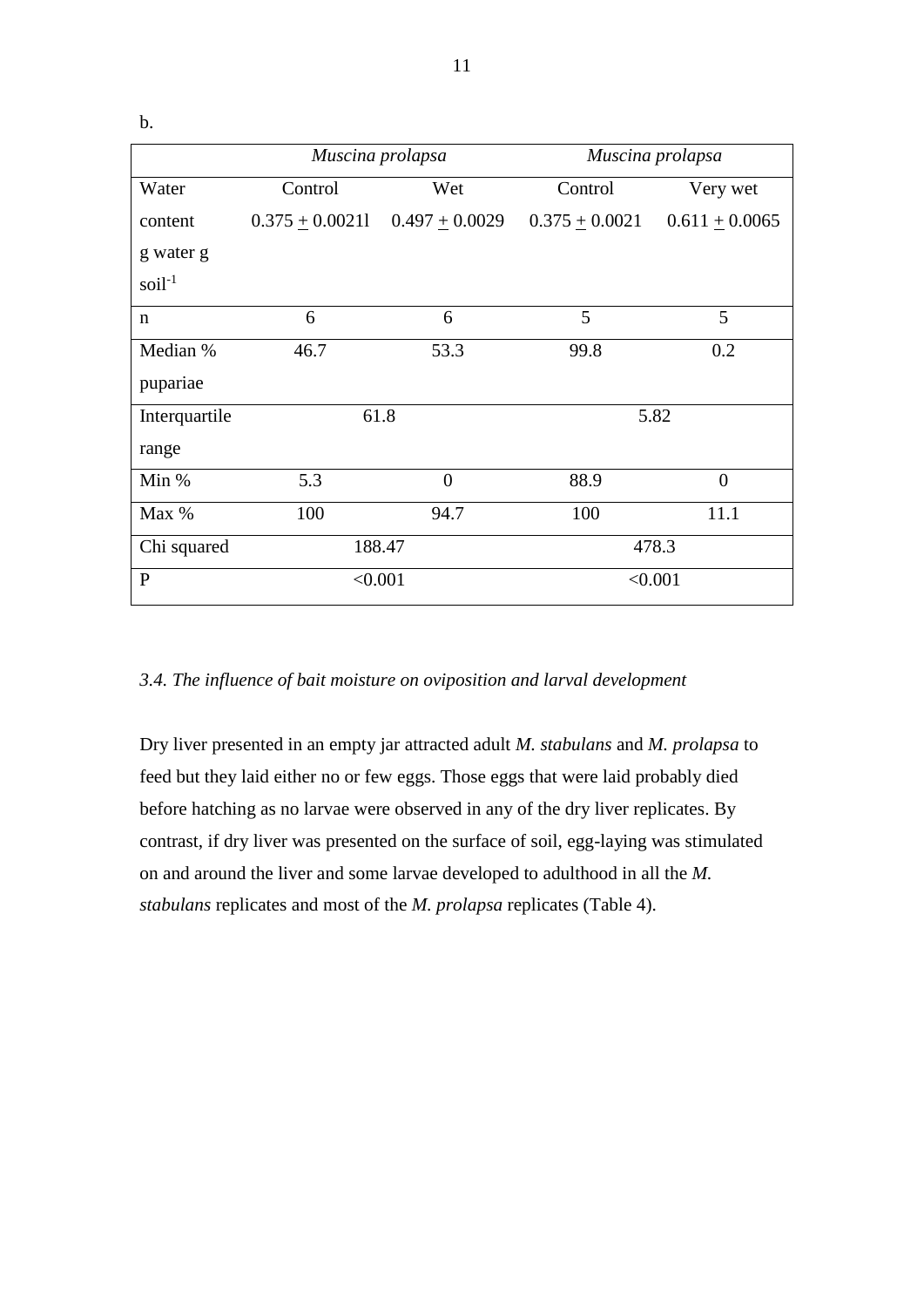The ability of *Muscina stabulans* and *Muscina prolapsa* to colonise and develop upon dry liver

|                | Muscina stabulans |              | Muscina prolapsa |               |  |  |
|----------------|-------------------|--------------|------------------|---------------|--|--|
|                | Dry liver in      | Dry liver on | Dry liver in     | Dry liver on  |  |  |
|                | empty jar         | soil surface | empty jar        | soil surface  |  |  |
| Number of      | 5                 | 6            | 5                | 6             |  |  |
| replicates     |                   |              |                  |               |  |  |
| Number         | $\overline{0}$    | 6            | $\overline{0}$   | 5             |  |  |
| yielding adult |                   |              |                  |               |  |  |
| flies          |                   |              |                  |               |  |  |
| Median         |                   | 113.0        |                  | 65.0(68.0)    |  |  |
| number of      |                   |              |                  |               |  |  |
| flies          |                   |              |                  |               |  |  |
| (excluding     |                   |              |                  |               |  |  |
| zero value)    |                   |              |                  |               |  |  |
| Minimum        |                   | 15           |                  | 0(24)         |  |  |
| Maximum        |                   | 287          |                  | 306           |  |  |
| Interquartile  |                   | 233.0        |                  | 225.8 (221.5) |  |  |
| range          |                   |              |                  |               |  |  |
| (excluding     |                   |              |                  |               |  |  |
| zero value)    |                   |              |                  |               |  |  |

### 3.5. *The influence of bait decomposition on oviposition and larval development*

In almost all replicates, egg-laying occurred on both fresh and decayed liver when exposed under laboratory conditions. However, *Muscina stabulans* showed a consistent preference for ovipositing on decaying liver, even when it was heavily decomposed, whilst the results for *Muscina prolapsa* were more variable (Table 5).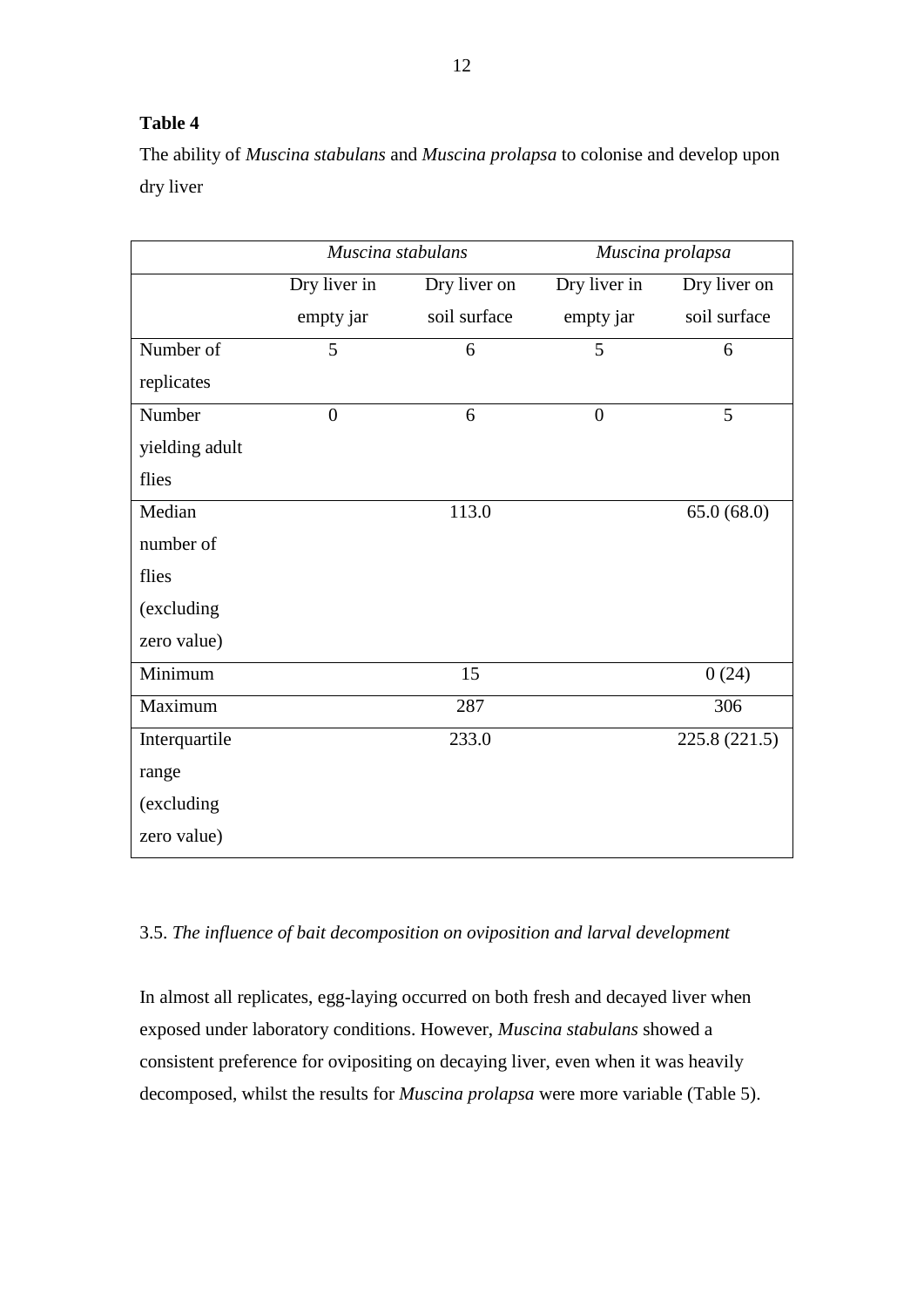The effect of decomposition on the colonisation of buried liver baits in the laboratory by: (a) *Muscina stabulans* and (b) *Muscina prolapsa*.

a)

|               |                |                |                |         |                | Muscina stabulans |              |         |              |         |
|---------------|----------------|----------------|----------------|---------|----------------|-------------------|--------------|---------|--------------|---------|
| Length of     | $\overline{0}$ | $\overline{7}$ | $\theta$       | 14      | $\theta$       | 21                | $\theta$     | 28      | $\theta$     | 41      |
| decay         |                |                |                |         |                |                   |              |         |              |         |
| (days)        |                |                |                |         |                |                   |              |         |              |         |
| Number of     | $\tau$         | $\tau$         | $\tau$         | $\tau$  | $\overline{7}$ | $\tau$            | 6            | 6       | $\tau$       | $\tau$  |
| replicates    |                |                |                |         |                |                   |              |         |              |         |
| Number of     | $\overline{2}$ | 5              | $\overline{2}$ | 5       | $\mathbf{0}$   | $\tau$            | $\mathbf{0}$ | 6       | $\mathbf{1}$ | 6       |
| jars with     |                |                |                |         |                |                   |              |         |              |         |
| over 50% of   |                |                |                |         |                |                   |              |         |              |         |
| flies         |                |                |                |         |                |                   |              |         |              |         |
| Median %      | 47.4           | 52.6           | 39.3           | 60.7    | 28.6           | 71.4              | 22.5         | 77.5    | 23.3         | 76.7    |
| adults        |                |                |                |         |                |                   |              |         |              |         |
| Interquartile |                | 43.6           |                | 51.4    |                | 15.7              |              | 23.6    |              | 45.4    |
| range         |                |                |                |         |                |                   |              |         |              |         |
| Min %         | 22.5           | 22.6           | 1.8            | 8.9     | 15.5           | 61.2              | 9.1          | 58.5    | $\theta$     | 15.7    |
| Max %         | 77.4           | 77.5           | 91.1           | 98.2    | 38.8           | 84.5              | 41.5         | 90.9    | 84           | 100     |
| Chi squared   |                | 276.6          |                | 458.9   |                | 370.6             |              | 539.9   |              | 498.1   |
| $\mathbf{P}$  |                | < 0.001        |                | < 0.001 |                | < 0.001           |              | < 0.001 |              | < 0.001 |

b)

|               |                |                |                |                |              | Muscina prolapsa |                |                |              |              |
|---------------|----------------|----------------|----------------|----------------|--------------|------------------|----------------|----------------|--------------|--------------|
| Length of     | $\overline{0}$ | $\tau$         | $\mathbf{0}$   | 14             | $\mathbf{0}$ | 21               | $\mathbf{0}$   | 28             | $\mathbf{0}$ | 41           |
| decay         |                |                |                |                |              |                  |                |                |              |              |
| (days)        |                |                |                |                |              |                  |                |                |              |              |
| Number of     | 8              | 8              | $\overline{7}$ | $\overline{7}$ | 6            | 6                | 6              | 6              | 5            | 5            |
| replicates    |                |                |                |                |              |                  |                |                |              |              |
| Number of     | $\mathbf{1}$   | $\overline{7}$ | 5              | $\overline{c}$ | $\mathbf{0}$ | 6                | $\overline{2}$ | $\overline{4}$ | 5            | $\mathbf{0}$ |
| jars with     |                |                |                |                |              |                  |                |                |              |              |
| over 50% of   |                |                |                |                |              |                  |                |                |              |              |
| flies         |                |                |                |                |              |                  |                |                |              |              |
| Median %      | 26.7           | 73.3           | 66.6           | 32.4           | 26.1         | 73.9             | 34.6           | 65.4           | 84.4         | 15.6         |
| adults        |                |                |                |                |              |                  |                |                |              |              |
| Interquartile |                | 34.2           |                | 49.1           |              | 24.0             |                | 49.2           |              | 19.0         |
| range         |                |                |                |                |              |                  |                |                |              |              |
| Min %         | 9.8            | 22.8           | $\mathbf{0}$   | 1.3            | 22.1         | 52.0             | 5.0            | 0.7            | 68.7         | 3.4          |
| Max %         | 77.2           | 90.2           | 98.7           | 100            | 48.0         | 77.9             | 99.3           | 95.0           | 96.6         | 31.3         |
| Chi squared   |                | 611.4          |                | 397.4          |              | 268.3            |                | 274.3          |              | 344.6        |
| $\mathbf{P}$  | < 0.001        |                |                | < 0.001        |              | < 0.001          |                | < 0.001        |              | < 0.001      |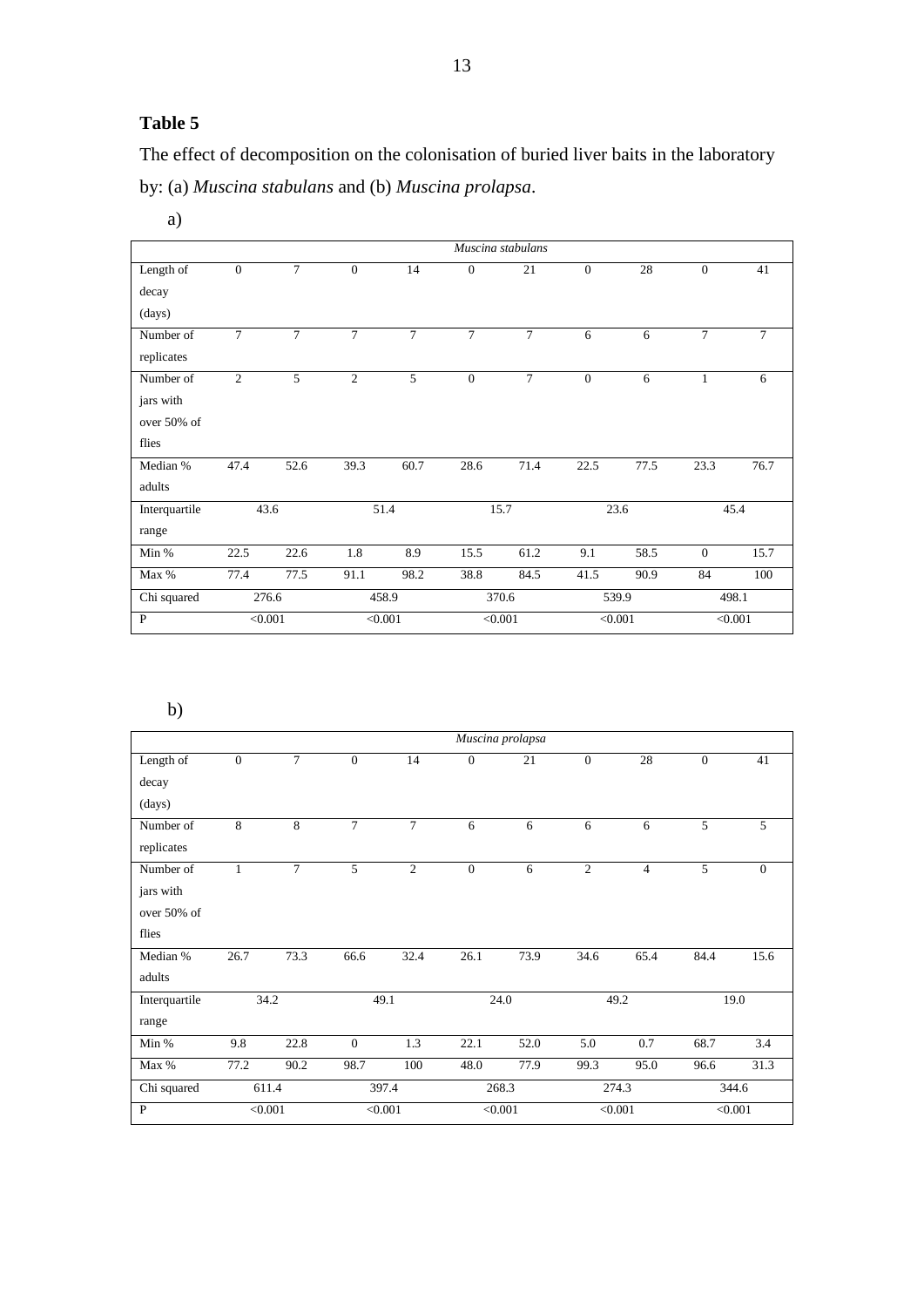Under field conditions, *M. prolapsa* colonised both fresh and heavily decomposed liver but *M. stabulans* was never recorded (Table 6). There was no significant difference in the number of *M. prolapsa* emerging from fresh and 43- or 49 day-old liver (Mann Whitney U<sub>7,7</sub> = 21.0, P > 0.05; U<sub>8,8</sub> = 27.0, P > 0.05). The only other insect recovered was the muscid fly *Hydrotaea ignava* (Harris) which colonised 2 jars of fresh liver and 4 jars of 43 day-old decayed liver but was only present when *M. prolapsa* was absent. Only one of the fresh liver baits and two decayed liver baits (49 day-old) were not colonised by insects.

### **Table 6**

The effect of decomposition on the colonisation of buried liver baits under field conditions.

| Length of decay (days) | $\Omega$              | 43                      | $\Omega$                 | 49                   |
|------------------------|-----------------------|-------------------------|--------------------------|----------------------|
| Date out               | 6 August 2015         | 6 August 2015           | 25 June 2015             | 25 June 2015         |
| Days exposed           | 5 days                | 5 days                  | 4 days                   | 4 days               |
| Number of jars         | $\overline{7}$        | 7                       | 8                        | 8                    |
| Number colonised by    | $\Omega$              | $\Omega$                | $\theta$                 | $\Omega$             |
| M. stabulans           |                       |                         |                          |                      |
| Number colonised by    | 6                     | 3                       | 5                        | 6                    |
| M. prolapsa            |                       |                         |                          |                      |
| Median number $M$ .    | $79.0 + 28.3/98.0$    | $0 + -11.6/118.4$       | $18.5 + -5.3/143.1$      | $12.0 + -7.6/55.6$   |
| $prolapsa +$           | $(79.5 + 44.4/102.9)$ | $(127 + 28.9/220.4)$    | $(122.0 + -1.45/221.9)$  | $(19.5 + 11.2/75.2)$ |
| lower/upper CI         |                       |                         |                          |                      |
| (excluding zero        |                       |                         |                          |                      |
| values)                |                       |                         |                          |                      |
| Number colonised by    | $\Omega$              | $\overline{4}$          | $\overline{3}$           | $\mathbf{0}$         |
| Hydrotaea ignava       |                       |                         |                          |                      |
| Median number          | $\Omega$              | $65.0 + -6.26/134.8$    | $0 + -18.5/159.0$        | $\overline{0}$       |
| Hydrotaea ignava $\pm$ |                       | $(88.5 + 6.90 / 218.1)$ | $(215.0 + -14.2 / 388.8$ |                      |
| lower/ upper CI        |                       |                         |                          |                      |
| (excluding zero        |                       |                         |                          |                      |
| values)                |                       |                         |                          |                      |

### *3.6. Influence of alternative baits on oviposition and larval development*

Fresh pig blood attracted adult flies to feed and lay eggs within minutes of being introduced into the culture cages and it supported larval growth to adulthood (Table 7). Dead slugs and snails also rapidly attracted adult flies to feed and lay eggs of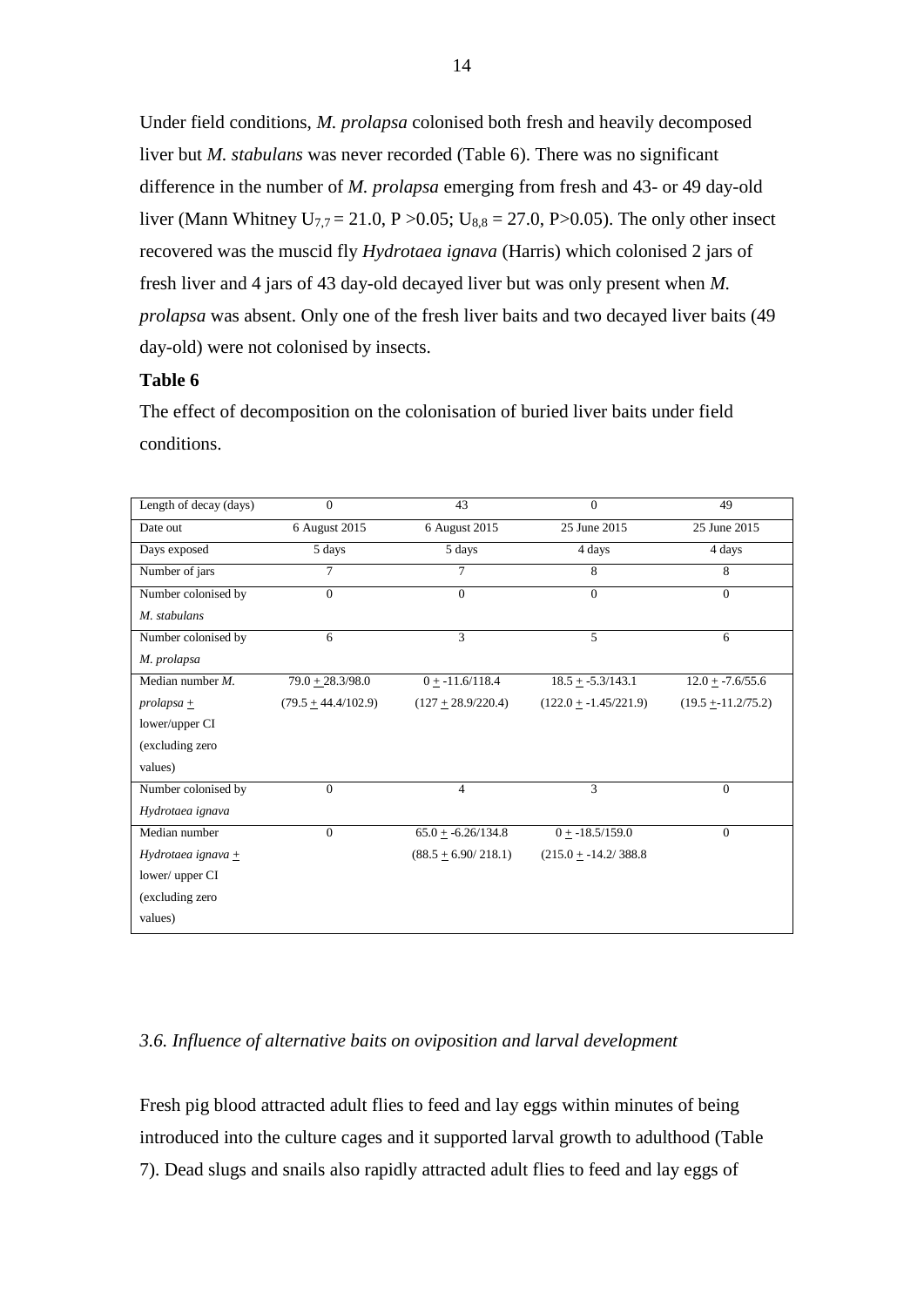them. On the slugs, eggs were scattered over the body surface and on the nearby soil whilst on the snails the eggs were laid on the shell surface, on any exposed flesh, and on the surrounding soil. Even large slugs  $(-5g)$  with thick skins could be exploited by first instar larvae. Both slugs and snails supported larval growth to adulthood.

Fresh horse dung attracted adult flies to feed within seconds of being introduced into the culture cages. Although flies were stimulated to lay eggs in large numbers (estimated >100 per jar), the majority of larvae died during the first instar and none of the replicates yielded pupariae or adult flies. In none of the replicates did the soil or baits totally dry out and in none of them was the bait fully consumed. The death of the larvae was therefore not a consequence of starvation or desiccation.

Melon, banana, and fungi all attracted adults to feed and eggs were laid on both the bait and on the surrounding soil. Melon was particularly attractive and every replicate resulted in large numbers of first instar larvae feeding on the fruit. However, none of diets supported the development of more than a few insects to adulthood and most larvae died during the first or early second instar. In none of the replicates did the soil or baits totally dry out and in none of them was the bait fully consumed. The death of the larvae was therefore not a consequence of starvation or desiccation.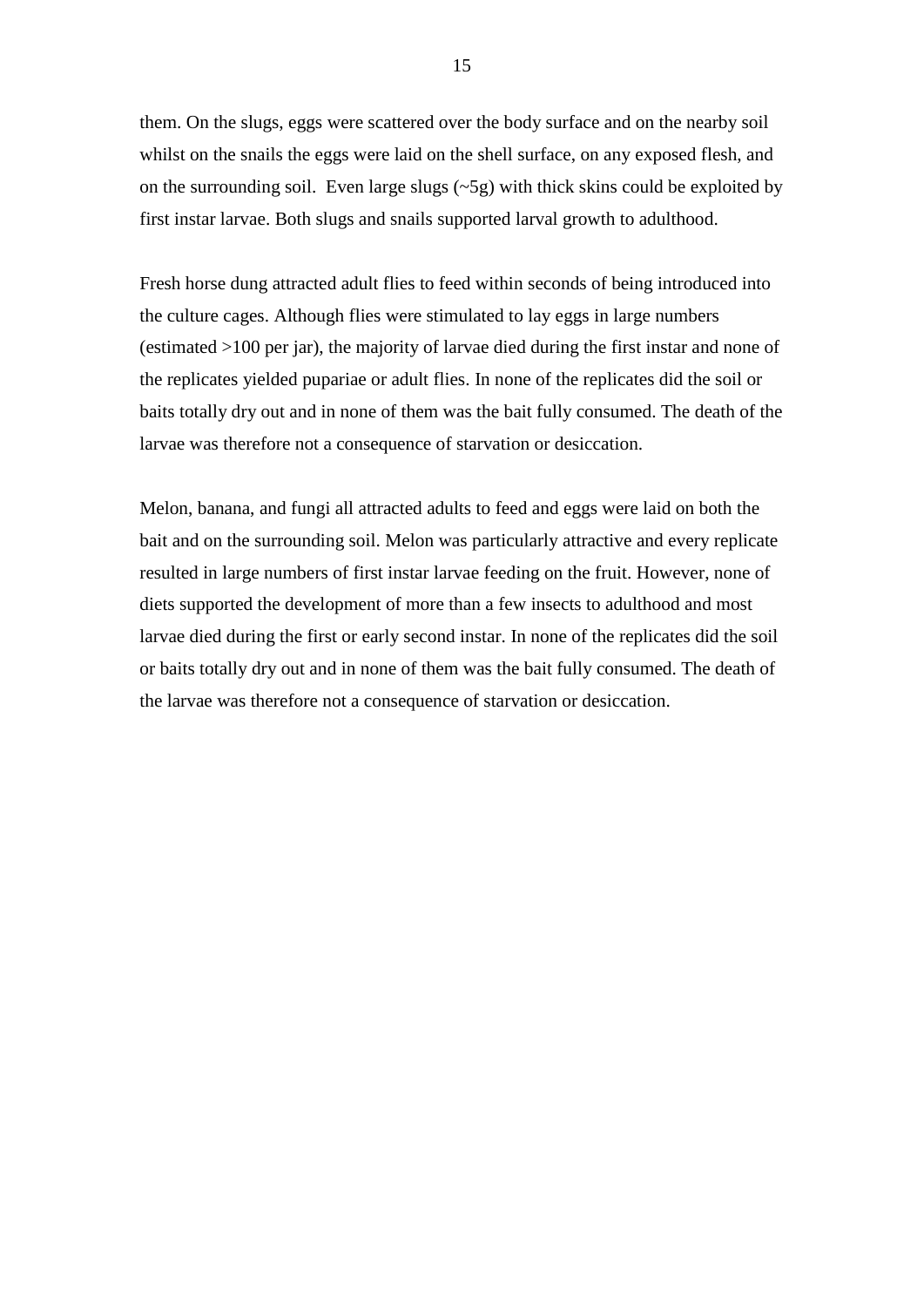Table 7: The ability of pig blood, dead molluscs, horse faeces, mushrooms, banana, and melon to support the growth of *Muscina stabulans* and *Muscina prolapsa* to adulthood.

| Muscina   | bait         | Number         | Number of       | min             | max             | median         | Interquartile range |
|-----------|--------------|----------------|-----------------|-----------------|-----------------|----------------|---------------------|
| species   |              | of             | replicates      |                 |                 |                |                     |
|           |              | replicates     | yielding adults |                 |                 |                |                     |
| stabulans | pig blood    | 6              | 6               | 75              | 555             | 250            | 378.0               |
| prolapsa  | pig blood    | $\overline{4}$ | $\overline{4}$  | 40              | 93              | 67             | 44.8                |
| stabulans | dead slugs   | $\overline{4}$ | $\overline{4}$  | 101             | 238             | 160.5          | 107                 |
| prolapsa  | dead slugs   | $\overline{4}$ | $\overline{4}$  | 34              | 138             | 119.5          | 86.3                |
| stabulans | dead Cornu   | $\overline{2}$ | $\overline{2}$  | $\overline{50}$ | 251             |                |                     |
|           | aspersum     |                |                 |                 |                 |                |                     |
| prolapsa  | dead Cornu   | $\mathbf{1}$   | $\mathbf{1}$    | 214             | 214             |                |                     |
|           | aspersum     |                |                 |                 |                 |                |                     |
| stabulans | dead Cepaea  | $\mathbf{1}$   | 1               | $\overline{52}$ | $\overline{52}$ |                |                     |
|           | nemoralis    |                |                 |                 |                 |                |                     |
| prolapsa  | dead Cepaea  | 1              | 1               | 37              | 37              |                |                     |
|           | nemoralis    |                |                 |                 |                 |                |                     |
| stabulans | horse faeces | $\overline{7}$ | $\overline{0}$  |                 |                 |                |                     |
| prolapsa  | horse faeces | $\overline{7}$ | $\mathbf{0}$    |                 |                 |                |                     |
| stabulans | mushrooms    | 6              | $\overline{2}$  | $\overline{0}$  | 6               | $\overline{0}$ | 3.0                 |
| prolapsa  | mushrooms    | 8              | $\overline{4}$  | $\Omega$        | 3               | 0.5            | 1.75                |
| stabulans | banana       | $\overline{5}$ | $\overline{3}$  | $\mathbf{0}$    | 2               | $\mathbf{1}$   | 1.5                 |
| prolapsa  | banana       | $\overline{5}$ | $\overline{0}$  |                 |                 |                |                     |
| stabulans | melon        | 6              | 6               | $\mathbf{1}$    | 5               | 2.5            | 4.0                 |
| prolapsa  | melon        | $\overline{5}$ | 3               | $\Omega$        | $\overline{c}$  | $\mathbf{1}$   | 1.5                 |

### **4. Discussion**

Although both *M. stabulans* and *M. prolapsa* breed throughout the year under laboratory conditions, in the field the adults are found most commonly during the warmest months in those countries with temperate climates. For example, in Central Spain, adult *M. stabulans* and *M. prolapsa*, are virtually absent during the winter, most abundant during the summer months and found to a lesser extent in spring and autumn [17]. A similar distribution pattern has been described in Lisbon in Portugal although somewhat fewer *M. stabulans* were recorded in summer than in the spring and autumn [18]. Skidmore (1985) [11] stated that in the UK, adult *M. stabulans* and *M. prolapsa* are active from April to June and from August to early November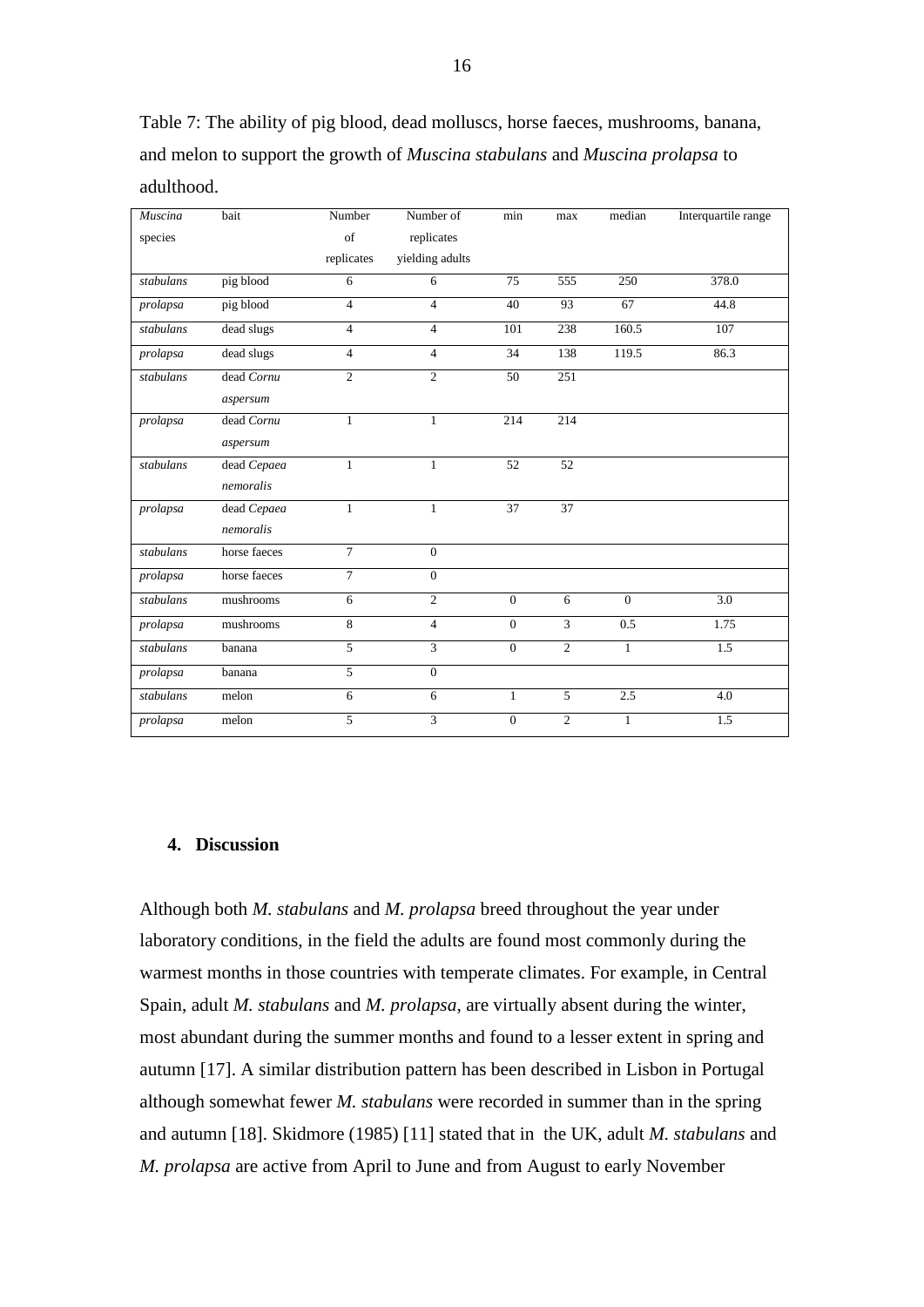although I recorded a much more restricted period of adult activity that included July. In Germany, Bernhardt et al (2016) [19] found that adult *M. prolapsa* were active between early March and late October/ early November but with evidence two peaks of activity in June and in late July/ early August. Similarly, also in Germany, Schroeder et al (2003) [20] noted two peaks of colonisation of human corpses in spring and late summer by *M. stabulans*. The adult flies have been recorded as hibernating overwinter in houses and cellars [21] although some authors state that state that they usually overwinter as pupae [22].

My field experiments demonstrate that *M. prolapsa* and *M. stabulans* larvae are able to co-exist and the absence of *Muscina* larvae was not associated with an increase in the diversity and abundance of other insect larvae. It is therefore unlikely that *Muscina* larvae were limiting the colonisation of remains by other Diptera as has been observed with highly predacious species such as *Chrysomya albiceps* (Wiedemann) [23]. None of the *Muscina* species reared from field-collected insects produced insect parasitoids. However, because the baits were exposed for only a few days before being transferred to the laboratory, this would exclude species that infect 3<sup>rd</sup> instar larvae and pupariae. It is therefore uncertain to what extent living in the soil profile protects *Muscina* from attack by insect parasitoids.

Under laboratory conditions, jars containing exposed remains yielded more adult flies than those in which the baits were buried. Presumably, this was a consequence of the greater odour released by the exposed remains attracting flies and stimulating oviposition. However, in most reports of field experiments with fresh exposed remains the vast majority of insects recovered are almost invariably larvae of blowflies such as *Calliphora vicina* (Rob-Desvoidy), *Lucilia sericata* (Meigen) and *Chrysomya albiceps* [24, 25]. The relative paucity of recordings of *Muscina* species may therefore be a consequence of them being outcompeted and/or tending to feed underneath the remains where they are less likely to be sampled rather than the adults avoiding laying on fresh exposed remains. However, if the density of *Muscina* larvae is very high (hundreds of larvae) then some of them move above ground and form a larval mass around the food source in a similar manner to *Lucilia sericata* larvae but without exhibiting the frothing that is a characterises this species (pers. obs.).

17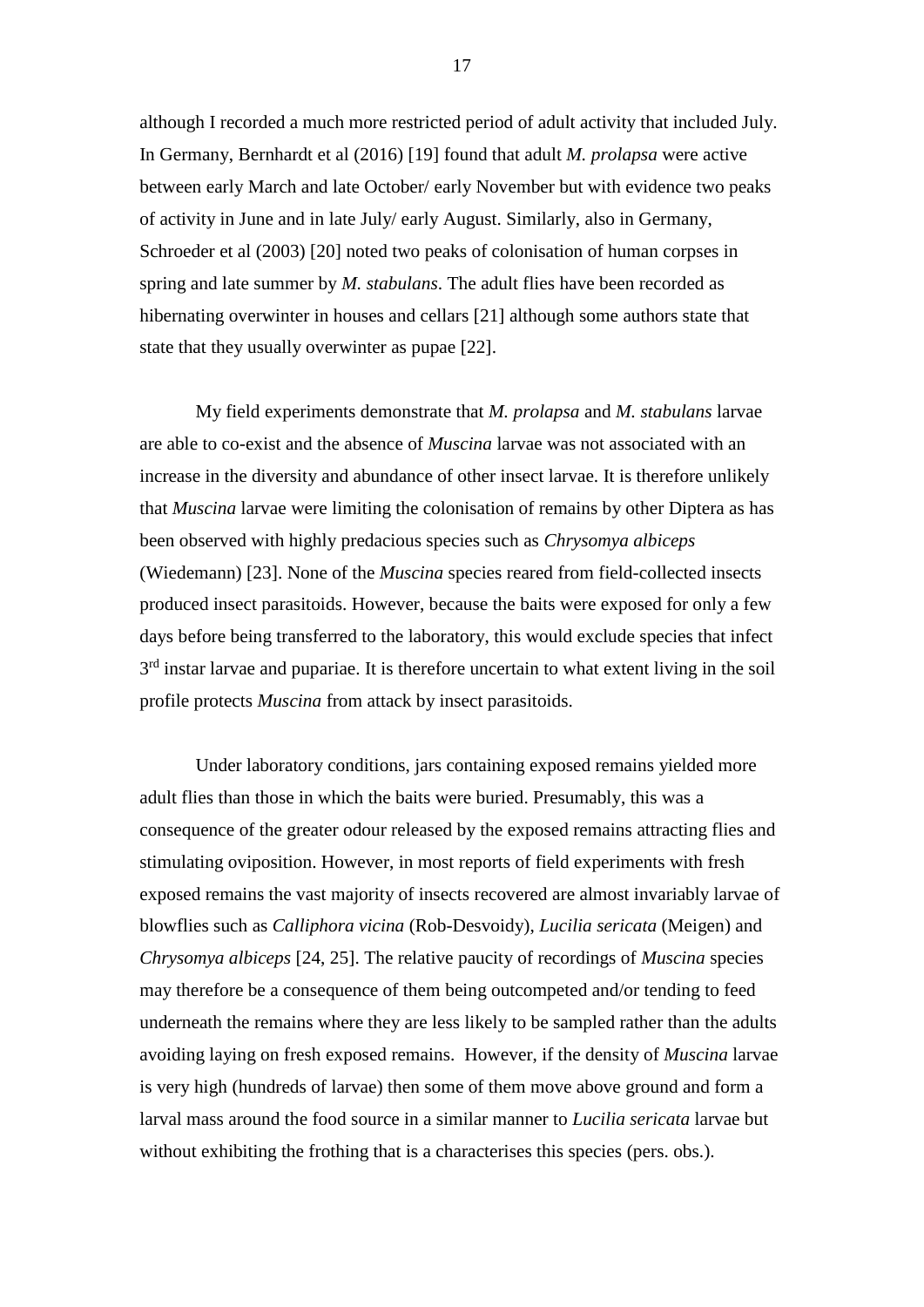*M. prolapsa* larvae have been said to be predominantly associated with large dead bodies, such as those of deer [11]. However, I found that in both the field and the laboratory baits weighing approximately 75g will stimulate oviposition by both *M. stabulans* and *M. prolapsa* and support growth of their larvae to adulthood. Both species are therefore potential exploiters of both whole corpses and body parts. It is also clear that they will colonise blood-soaked soil and therefore may be present at the site where a body was left before it was moved elsewhere. Similarly, from the case described by Nuorteva (1974) [4] they will also infest blood-soaked clothing and probably also cloth furnishings and bedding and the chances of them completing their development will be enhanced if it does not subsequently dry out.

Soil moisture has a marked effect on the normal soil invertebrate fauna [26, 27, 28] and is an important factor in the rate of decomposition of buried remains [29]. My results indicate that even remains buried in waterlogged soil can be colonised but it substantially reduces the likelihood of infestation and the number of larvae that survive to adulthood. Although more adults were reared from wet soil than 'normal' soil, the differences were slight and suggest that the soil must be extremely damp before the colonisation of buried remains is compromised. Dry soil prevented the colonisation of buried remains: presumably, any larvae died of desiccation before or shortly after hatching. This could be a major factor during dry spells in the summer when the surface layers of soil become baked dry. However, extremely dry soil starts to crack and adult *Muscina* will then followcrevices in the soil to get as close as possible to buried bait before laying their eggs (pers. obs.). By contrast, Szpila *et al* (2010) [30] found that the first instar larvae of the sarcophagids *Eumacronychia persolla* (Reinhard) and *Phylloteles pictipennis* (Loew) are able to locate baits buried in dry sand so perhaps they have adaptations that reduce excessive water loss. They also found that in field experiments in Poland that *M. prolapsa* and *P. pictipennis* would occasionally co-infest rat carcasses buried at ~45cm.

The low moisture content and tough consistency of dry and mummified remains presents a serious challenge to insects that are sensitive to water loss and those lacking robust mouthparts. As a consequence they are colonised by a specialist invertebrate fauna composed predominantly of Coleoptera such as dermestid beetles [24, 25]. It is therefore not surprising that liver baits that were completely dry were

18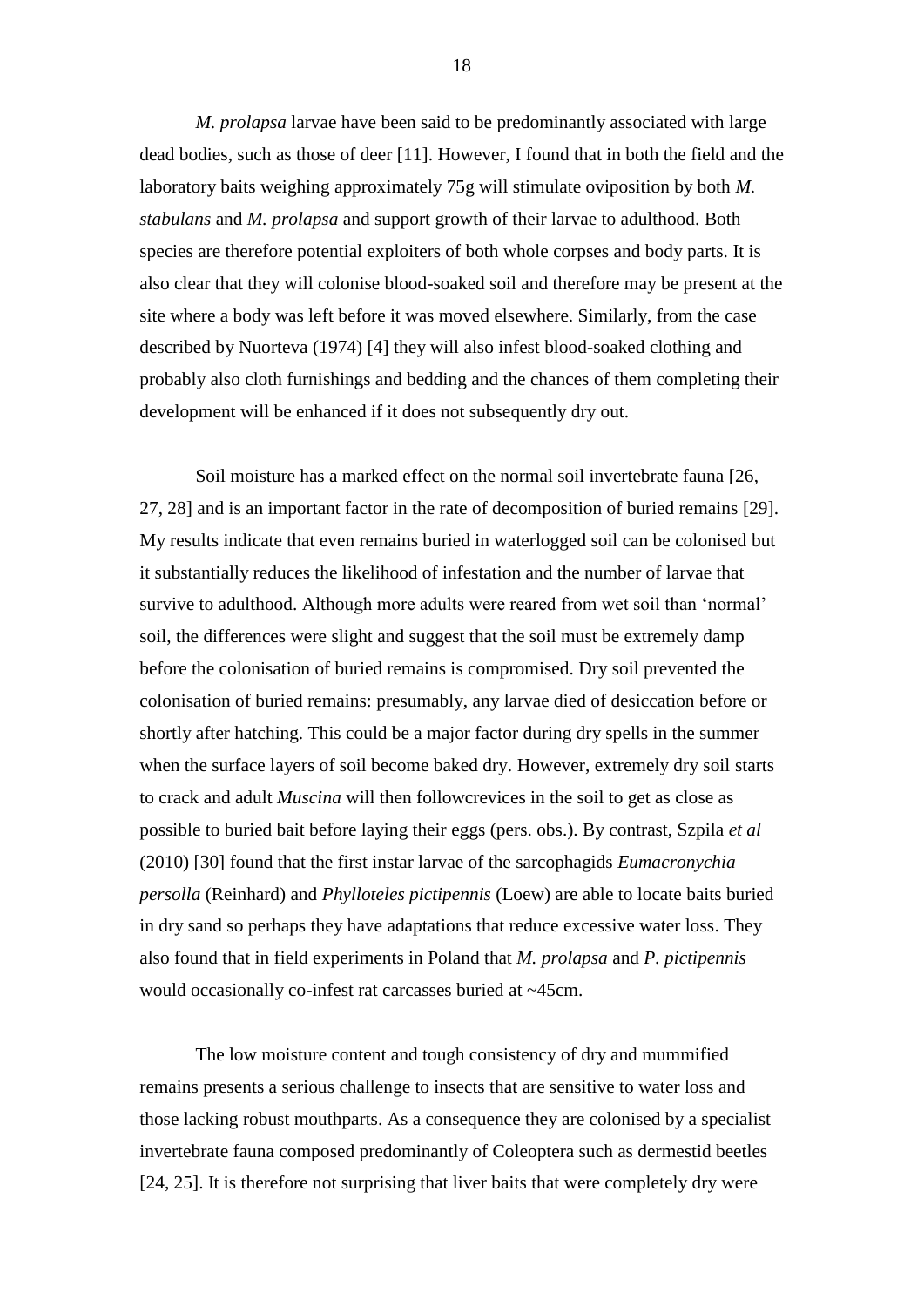not colonised by *Muscina* larvae if these were presented in an empty dry environment. Dry baits were, however, exploited if they were presented on the surface of soil within which the larvae could shelter and avoid desiccation. In the latter circumstance, the flies tended to lay their eggs on the soil around the dry liver and the larvae remained in the soil for most of the time. The dry liver absorbed some moisture from the soil over time but it remained tough and leathery throughout the period the larvae were developing. The larvae mostly fed on the under-surface of the dry liver where it was in contact with the soil but the presence of holes in the liver indicated that they fed on it rather than microbes growing in the soil or the surface of the liver. The results indicate that *M. stabulans* and *M. prolapsa* cannot exploit mummified remains if these are in an exposed dry environment but if they are placed on the surface of moist soil then colonisation is possible. Similarly, the larvae may be able to exploit remains at the later stages of decay when these are starting to dry out provided that the remains are on the surface of moist soil. The dry liver was extremely attractive to *Dermestes maculatus* (De Geer) adults and larvae. When exposed to the beetles in an otherwise empty plastic container the dry liver became covered in actively feeding individuals within minutes. The dry liver therefore did not present a physically difficult substance to insects that are adapted for this sort of material.

The invertebrate fauna associated with a corpse changes as the body decays and can be used as an indicator of the time since death [24, 25]. Nevertheless, although there are many field studies on the colonisation of human and animal remains [31, 32, 33] the species recorded are strongly determined by what is present in the locality at the time. One is therefore uncertain whether a species that reportedly did not arrive until the later stages of decay did so because it was not present earlier was previously being outcompeted by other species, or fresh remains did not stimulate oviposition. For example, the stratiomyid fly *Hermetia illucens* (L.) is usually considered to colonise remains that are starting to dry out but its larvae have been found colonising the body of a pig that had been dead for less than 7 days [34]. There are few experimental studies on the relative attractiveness of fresh and decomposed remains when both are presented simultaneously although female burying beetles *Nicrophorus vespilloides* (Herbst) are more strongly attracted by the odours emitted by pigs at the later stages of decay than those that are freshly dead [35].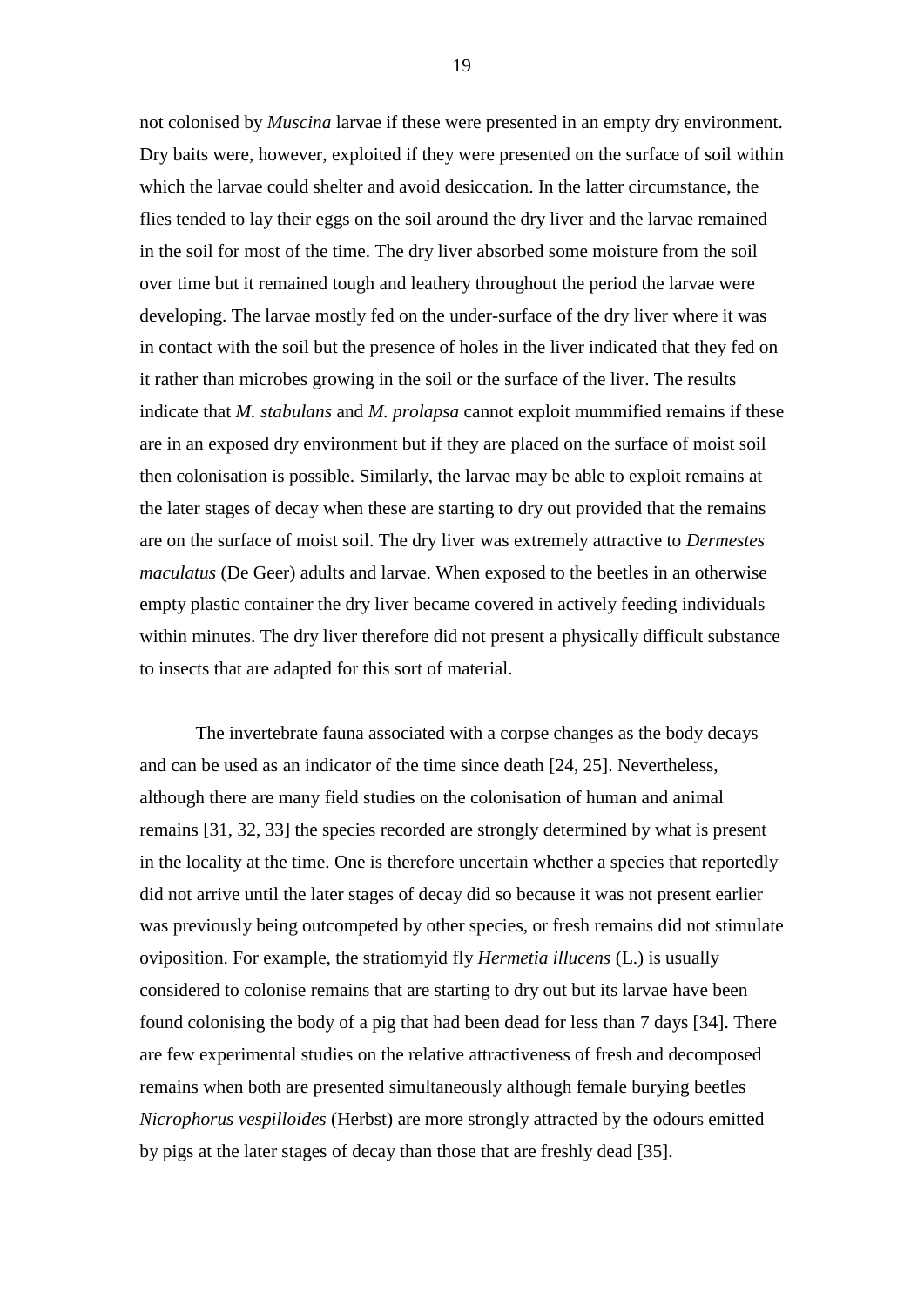My studies demonstrate that adults of both *M. stabulans* and *M. prolapsa* are attracted to liver that has undergone extensive microbial decomposition both to feed and to lay their eggs. Even liver that was over 40 days-old and its black decomposition fluids were instantly attractive to the adult flies and supported larval development to adulthood. It is therefore clear that both species are able to colonise remains that are fresh and those that are in the later stages of decomposition. Indeed, these results suggest that decomposed remains can be even more attractive than those that are fresh. This would accord with the statement of Thomson (1937) [36] that *M. stabulans* and *M. pabulorum* (= *prolapsa*) are more likely to be associated with decomposed animal matter that has already been exploited by blowflies. In field experiments, *M. prolapsa* has been found to colonise unburied pigs in the second year of exposure but not the third [37]. Consequently, if *M. stabulans* and *M. prolapsa* are to be used to determine the minimum time since death one must be careful to consider also the state of decay since the eggs could have been laid at any point from immediately before death on soiled clothing to over a year after the person died. Although heavily decomposed remains may attract insects and stimulate egg-laying they may not provide the optimum nutrition for the larvae because of the changes in the biochemical composition of remains. For example, as little as 7 days decomposition of pig's liver can reduce the development rate of *Calliphora vicina* larvae considerably [38].

The ability of both *M. stabulans* and *M. prolapsa* to develop on dead slugs and snails indicates that they are not restricted to mammalian corpses and they will exploit even small dead invertebrates. *M. stabulans* has been reared from dead snails [39] and *M. levida* (syn. *assimilis*) has been recovered from dead *C. nemoralis* on several occasions [40]. Therefore, the consumption of dead invertebrates is not likely to have arisen as a laboratory artefact as a consequence of the absence of alternative larval food. I have observed *M. stabulans* to lay eggs on dead final instar *Mamestra brassicae* (L.) and *Galleria mellonella* (L.) caterpillars and the larvae subsequently develop to adulthood (pers. obs.). There are several accounts of *M. stabulans* being reared from other insects although it is not always easy to determine from some of them whether these are instances of predation, parasitism, or scavenging [41, 42, 43]. Nevertheless, it is clear that the larvae are general detritivores but both species require a high protein diet that may be of either vertebrate or invertebrate origin. The larvae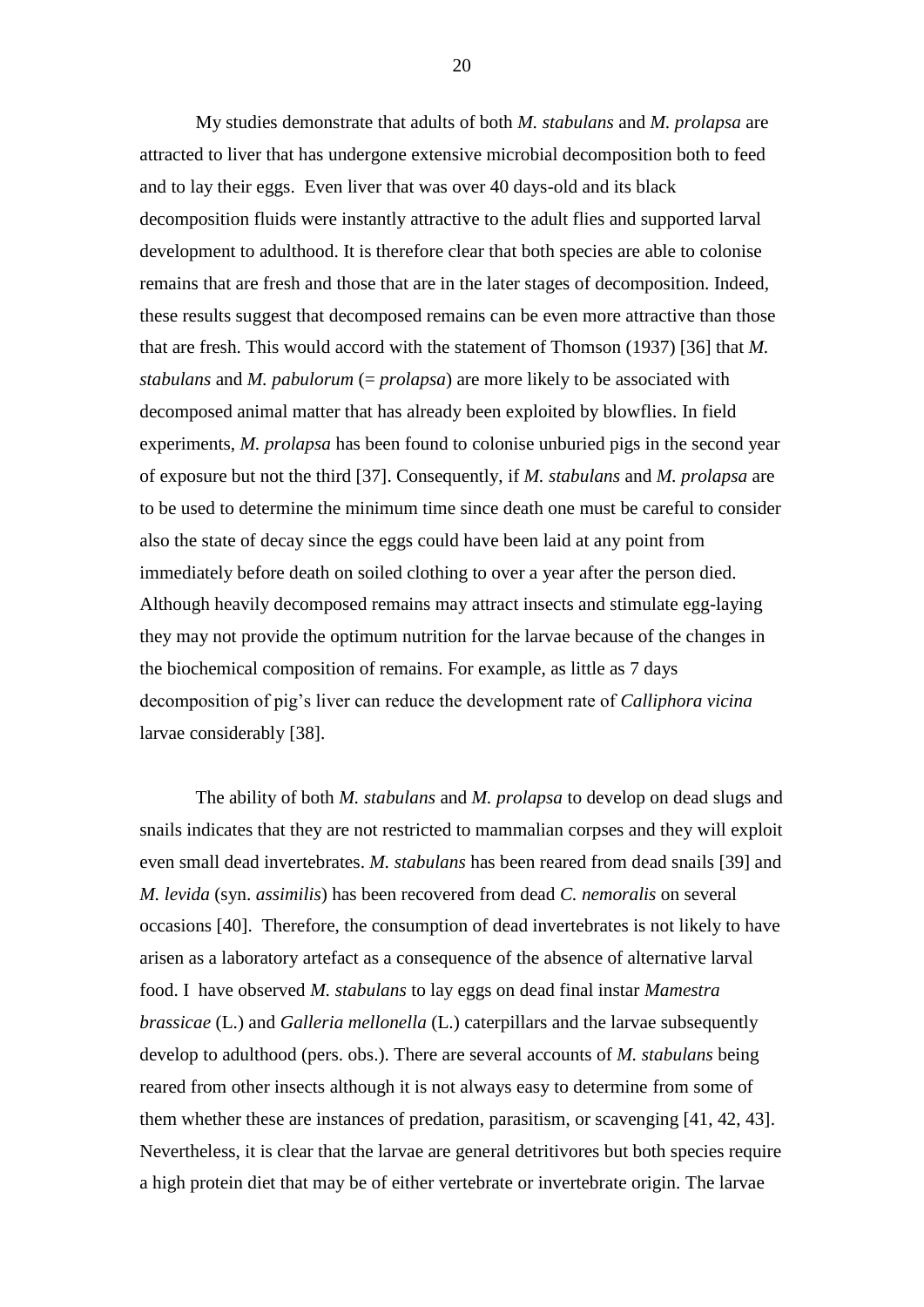do, however, migrate away from any food source if the larval density is high and/or the food starts to run out (pers. obs.). Consequently, if either species is recovered from a dead human it would be important to check the vicinity for not only vertebrate corpses but other decaying animal matter.

Smith [44] states that *Muscina* larvae are more commonly associated with faeces than dead bodies but my data indicates that whilst horse faeces attracts adult flies and stimulates oviposition it does not offer an effective larval rearing medium. Within 24 hours of being in the culture cages over 100 first instar larvae were visible within each jar but most of these subsequently died either before or shortly after reaching their second instar. The dead larvae were visible on the sides of the jars and the surface of the soil and horse faeces and therefore mass mortality was not a consequence of cannibalism. Portchinsky (1913) [45] considered the larvae of *M. stabulans* to be active predators but stated that he had never observed cannibalistic behaviour. It is possible that omnivore and carnivore faeces may be a more effective larval diet since it contains more protein than horse faeces. There are several reports of *M. stabulans* larvae being found in poultry manure [46, 47] and Hafez (1941) [48] states that *M. stabulans* can breed in the faeces of humans, horses and cattle. The attraction of *Muscina* to human faeces means that it can be a useful indicator in cases of neglect in which diapers remain unchanged for prolonged periods. For example, Benecke & Lessig (2001) [49] describe a case in which the presence of third instar *M. stabulans* larvae in the diapers of a dead child indicated that he had been neglected for several days before he had died.

There are reports of adults of various species of *Muscina* visiting the fruiting bodies of fungi but only *Muscina angustifrons* appears to utilise fungi as a major larval food source [50]. Our results indicate that although both *M. stabulans* and *M. prolapsa* can complete larval development on *Agaricus campestris* it does not stimulate intensive egg-laying and most larvae die before pupariating so it is unlikely to be a major food source in the wild.

According to Catts & Mullen (2002) [22] adult female *Muscina* will lay their eggs on the surface of rotting fruit and the presence of *Muscina* larvae in fruit has been given as the explanation for some cases of pseudomyiasis. I can confirm that

21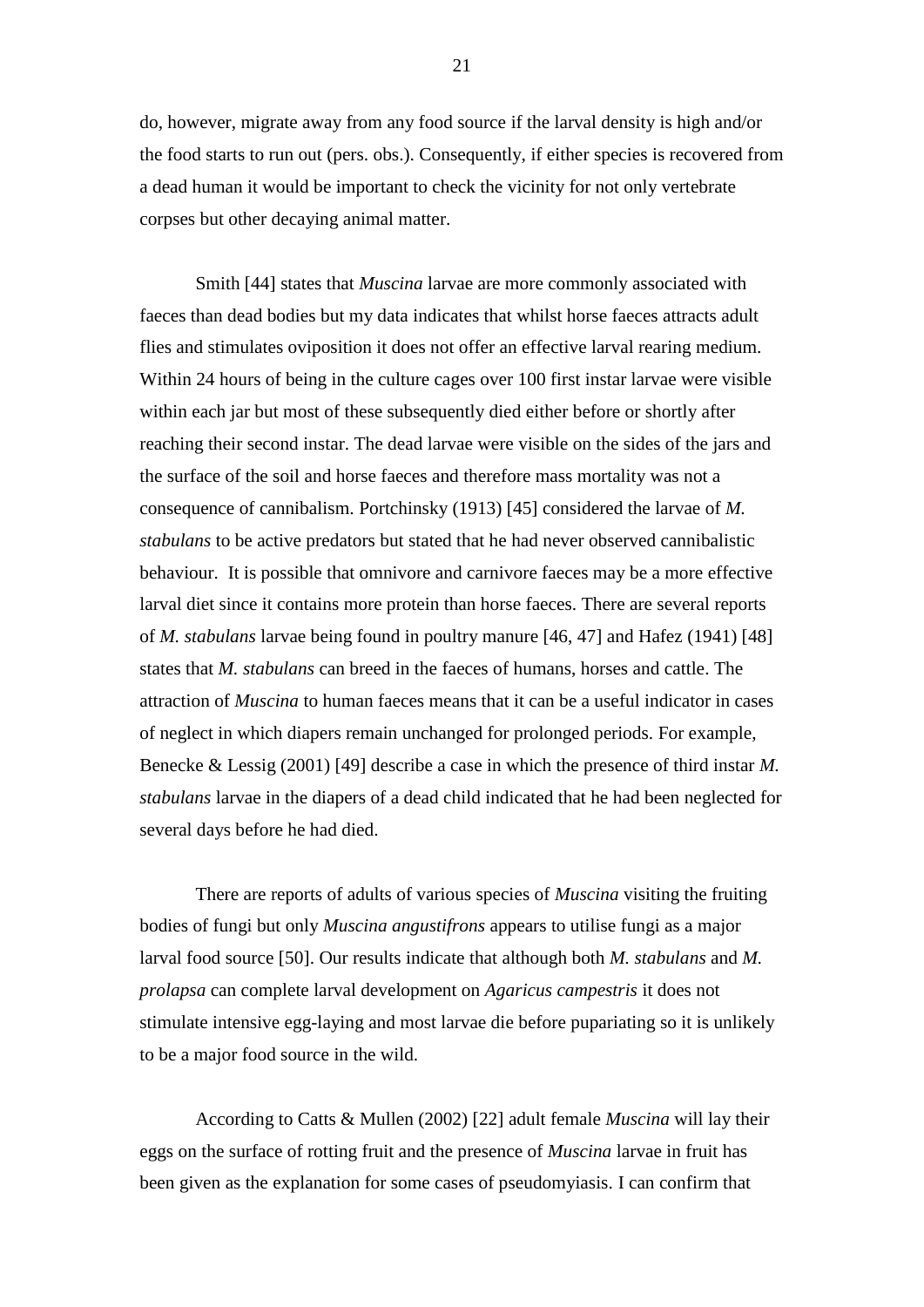melon, and to a lesser extent bananas will stimulate oviposition but the vast majority of larvae died during the first instar and hardly any developed to adult emergence. This would emphasise the need of both *M. stabulans* and *M. prolapsa* larvae for a high protein diet to complete their development.

#### **5. Conclusion**

The data indicates that *Muscina stabulans* and *Muscina prolapsa* share a very similar biology. Both species are active primarily during the summer months and both fresh remains and those that have undergone extensive decomposition are attractive to adult flies and support larval development to adulthood. Dry soil prevents the colonisation of buried remains and dry remains cannot support larval development unless there is a moist medium within which the larvae can retire. Waterlogged soil reduces the colonisation of buried remains but does not prevent it entirely. Although horse faeces and vegetable matter stimulate oviposition they do not provide a complete larval diet and the majority of larvae die before they reach the third instar.

### **References**

[1] M. Benecke, Six forensic entomology cases: description and commentary. J. Forensic Sci. 43 (1998) 797-805.

[2] T. Delabarde, C. Keyser, A. Tracqui, D. Charabidze, B, Ludes, The potential of forensic analysis on human bones found in riverine environment. Forensic Sci. Int. 228 (2013) e1-e5.

[3] M. Benecke, J. Ebehard, R. Zweihoff, Neglect of the elderly: forensic entomology cases and considerations. Forensic Sci. Int. 146S (2004) S195-S199.

[4] P. Nuorteva, Age determination of a blood stain in a decaying shirt by entomological means. Forensic Sci. 3 (1974) 89-94.

[5] A. Gunn, J. Bird, The ability of the blowflies *Calliphora vomitoria* (Linnaeus) and *Lucilia sericata* (Meigen) (Diptera: Calliphoridae) and the muscid flies *Muscina stabulans* (Fallén) and *Muscina prolapsa* (Harris) (Diptera: Muscidae) to colonise buried remains. Forensic Sci. Int. 207 (2011) 198-204.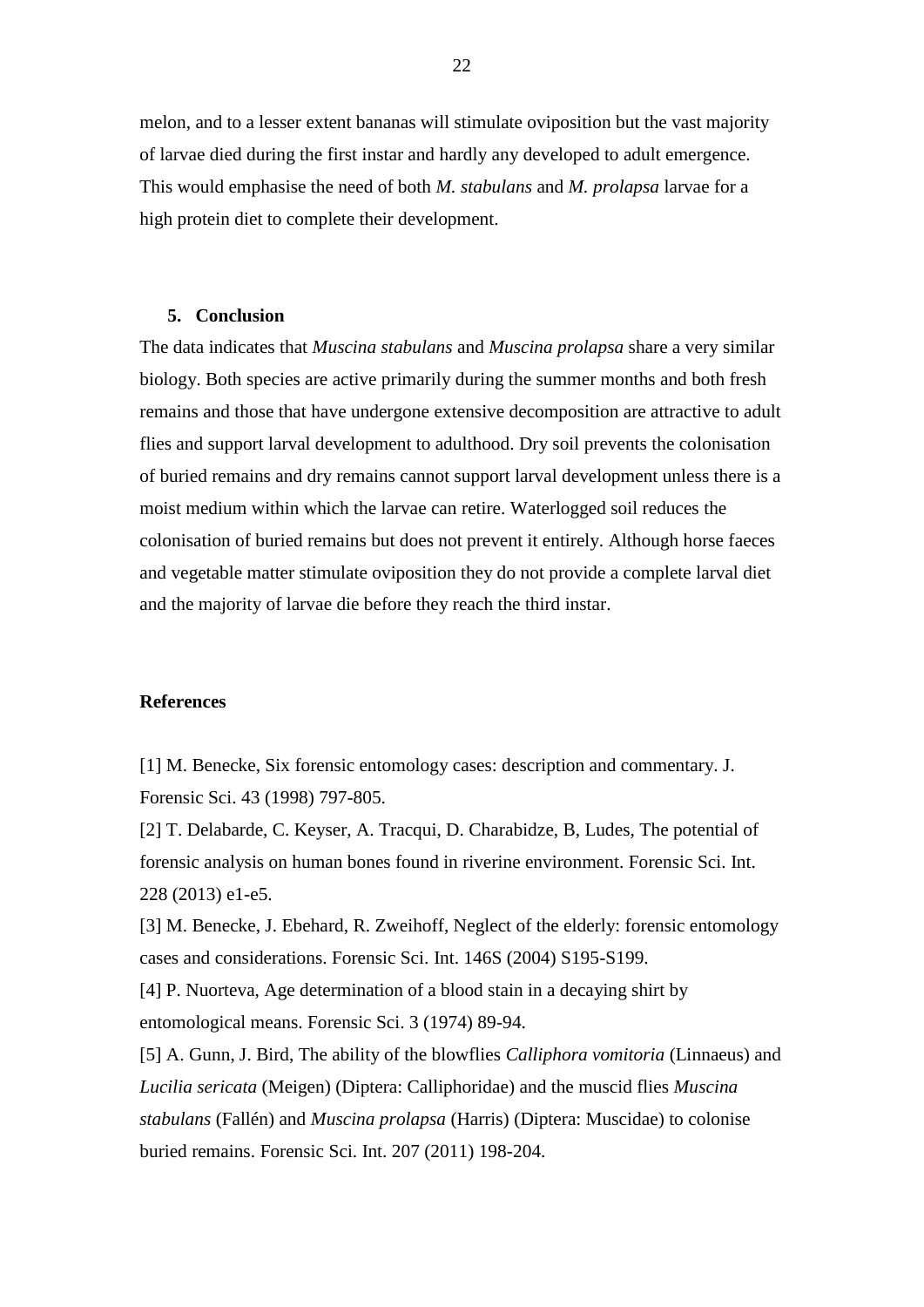[6] P. Nuorteva, Sarcosaprophagous insects as forensic indicators.In Tedeschi, C.G., Eckert, W.G., Tedeschi, L.G. Forensic Medicine. Volume II, pp. 1072-1095. W.B. Saunders Co. Philadelphia, USA, 1977.

[7] A. Grzywacz, M.J.R. Hall, T, Pape, Morphology successfully separates third instar larvae of Muscina. Med. Vet. Entomol. 29 (2015) 314-329.

[8] L. Lan, Y. Liu, J. Yan, L. Lin, L. Zha, The complete mitocondrial genome of the fleshfly *Muscina stabulans* (Diptera: Muscidae) Mitochondrial DNA, Early Online: 1–2 (2015) Informa UK Ltd. doi: 10.3109/19401736.2014.1003847

[9] A.K. Renaud, J. Savage, S.J. Adamowicz, S.J. DNA barcoding of Northern Nearctic Muscidae (Diptera) reveals high correspondence between morphological and molecular species limits. BMC Ecology. (2012) 24 doi:10.1186/1472-6785-12-24

[10] E.C.M. D'Assis Fonesca, Handbooks for the identification of British Insects.

Diptera Cyclorrhapha Calyptrata Section (b) Muscidae. Royal Entomological Society

of London Vol X. Part 4 (b). Royal Entomological Society, London, 1968.

[11] P. Skidmore, The Biology of the Muscidae of the World. Dr W. Junk Publishers, Dordrecht, 1985.

[12] D. North, K.L. Matteson, S.D. Helgerson, F. Richards, J.M. Stewart, L. Baum,

P.E. Catts, Intestinal myiasis in a baby attending a public health clinic. Nurse Practitioner 12, (1987) 60-63.

[13] T.A. Smith, J.D. Walsh, D. Linsdale, Fly occurrence in waste-fruit in Fresno County orchards. California Vector Views. 17 (1970) 24-28.

[14] S. Shivekar, K. Senthil, R. Srinivasan, L. Sureshbabu, P. Chand, J. Shanmugam, R. Gopal, Intestinal myiasis caused by *Muscina stabulans*. Indian J. Med. Micro. 26, (2008) 83-85.

[15] M. Borkovcová, P. Veselý, Pseudomyiasis with connection to organic waste – first case reported in Czech Republic. Acta Univ. Agric. Silvic. Mendelianae Brun. 56, (2008) 19-24.

[16] O.S. Morris, R.N. Titchener, Blowfly species composition in sheep myiasis in Scotland. Med. Vet. Entomol. 22, (1997) 253-256.

[17] D. Martin-Vega, A. Baz, Sarcosaprophagous Diptera assemblages in natural hábitats in central Spain: spatial and seasonal changes in composition. Med. Vet. Entomol. 27, (2013) 64-76.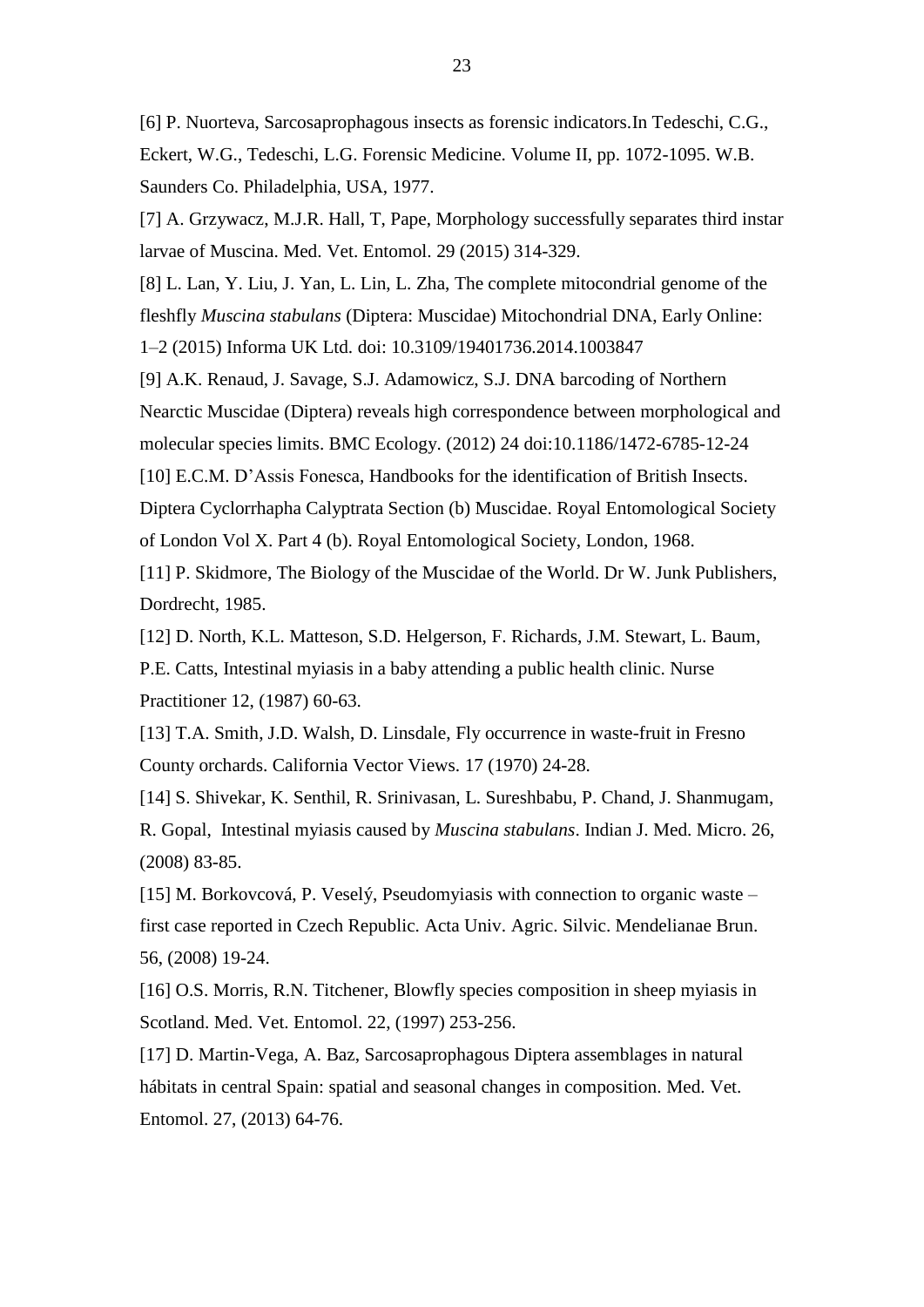[18] C. Prado e Castro, A. Serran, P. Martins da Silva, M.D. Garcia, Carrion flies of forensic interest: a study of seasonal community composition and succession in Lisbon, Portugal. Med. Vet. Entomol. 26, (2012) 417-431.

[19] V. Bernhardt, H. Fremdt, H. Huibregts, L. Geduld, M.A. Verhoff, J. Amendt, Ein bislang unterschätzes Werkzeug der forensischen Entomologie. Rechtsmeditzin 2 (2016) 97-102.

[20] H. Schroeder, H. Klotzbach, K. Püschel, Insects' colonization of human corpses in warm and cold season. Legal Medicine 5, (2003) S372-S374.

[21] J.H. Ashworth, A note on the hibernation of flies. Scottish Naturalist 52 (1916) 81-84.

[22] E.P. Catts, G.R. Mullen, Myiasis (Muscoidea, Oestroidea). In Mullen, G.R. & Durden, L. Medical and Veterinary Entomology pp 317-348. Academic Press London, 2012.

[23] L.D.B. Faria, L. Orsi, L.A. Trinca, W.A.C. Godoy, . Larval predation by *Chrysomya albiceps* on *Cochliomyia macellaria*, *Chrysomya megacephala* and *Chrysomya putoria*. Ent. Exp. et Appl., 90 (1999) 149–155.

[24] D. E. Gennard, Forensic Entomology – An Introduction.  $2<sup>nd</sup>$  edition. Wiley-Blackwell, Chichester, UK. 2012.

[25] D.B. Rivers, G.A. Dahlem, The Science of Forensic Entomology. Wiley-Blackwell, Chichester, UK. 2014.

[26] N. Plum, Terrestrial invertebrates in flooded grassland: a literature review. Wetlands 25, (2005) 721-731.

[27] A.R. Taylor, D. Schröter, A. Pflug, V. Wolters, Response of different decomposer communities to the manipulation of moisture availability: potential effects of changing precipitation patterns. Global Change Biology 10, (2004) 1313- 1324.

[28] N. Lindberg, J.B. Engtsson, T. Persson, Effects of experimental irrigation and drought on the composition and diversity of soil fauna in a coniferous stand. J. Appl. Ecol. 39, (2002) 924-936.

[29] D.O. Carter, D. Yellowlees, M. Tibbett, Moisture can be the dominant environmental parameter governing cadaver decomposition in soil. Forensic Sci. Int. 200, (2010) 60-66.

[30] K. Szpila, J.G. Voss, T. Pape, A new dipteran forensic indicator in buried bodies. Med. Vet. Entomol. 24 (2010) 278-283.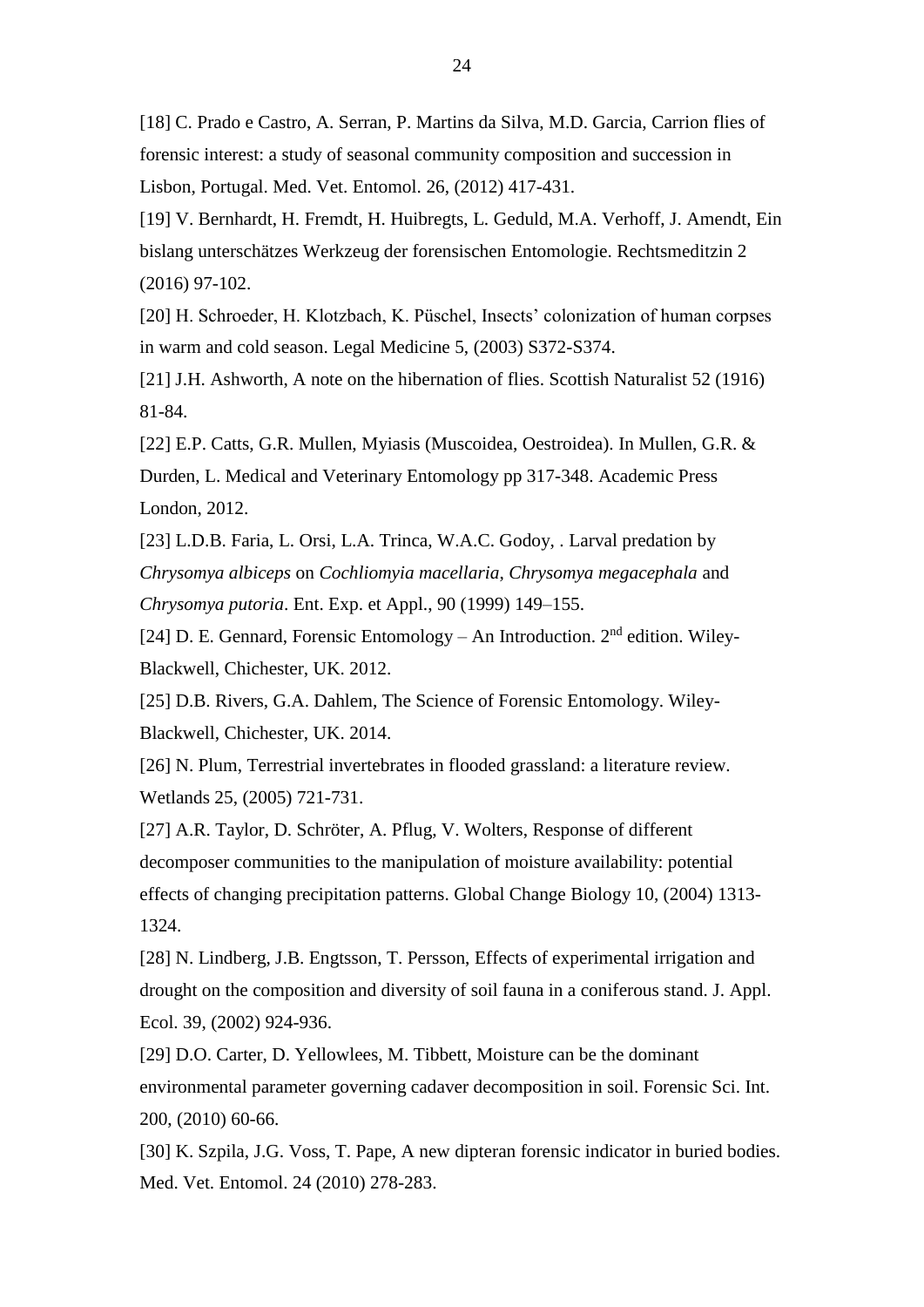[31] S. Matuszewski, D. Bajerlein, S. Konwerski, K. Szpila, Insect succession and carrion decomposition in selected forests of Central Europe. Part 1: Pattern and rate of decomposition. Forensic Sci. Int. 194, (2010) 85–93.

[32] A. Ortloff, P. Peña, M. Riquelme, Preliminary study of the succession pattern of necrobiont insects colonising species and larvae on pig carcasses in Temuco (Chile) for forensic applications. Forensic Sci. Int. 222, (2012) e36-e41.

[33] N.K. Lindgren, M.S. Sisson, A.D. Archambeault, B.C. Rahlwes, J.R. Willett, S.R. Bucheli, Four forensic entomology case studies: records and behavioural observations on seldom reported cadaver fauna with notes on relevant previous occurrences and ecology. J. Med. Entomol. 52, (2015) 143-150.

[34] J.K. Tomberlin, D.C. Sheppard, J.A. Joyce, Black soldier fly (Diptera: Stratiomyidae) colonization of pig carrion in South Georgia. J Forensic Sci, 50, (2005) 152-153.

[35] C. Van Hoermann, S. Steiger, J.K. Muller, M. Ayasse, Too fresh is unattractive! The attraction of newly emerged *Nicrophorus vespilloides* females to odour bouquets of large cadavers at various stages of decomposition. PLoS ONE 8(3) (2013) e58524. doi:10.1371/journal.pone.0058524

[36] R.C.M. Thomson, Observations on the biology and larvae of the Anthomyidae. Parasitology 29 (1937) 273-358.

[37] A. Mądra, K. Frątczak, A. Grzywacz, S. Matuszewski, Long-term study of pig carrion entomofauna. Forensic Sci. Int. 252, (2015) 1-10.

[38] C.S. Richards, C.C. Rowlinson, L. Cuttiford, R. Grimsley, M.J.R. Hall,

Decomposed liver has a significantly adverse effect on the development rate of the blowfly *Calliphora vicina*. Int. J. Legal Med. 127 (2013) 259-262.

[39] E. Séguy, Les Diptères qui vivent aux dépens des escargots. Bull. Soc. ent. France, No. 16. (1921) 238-239.

[40] R.A. Beaver, Non-equilibrium island communities: Diptera breeding in dead snails. J. Animal Ecol. 46, (1977) 783-798.

[41] A.C. Cole, *Muscina stabulans* Pall. (Diptera : Muscidae) parasitic on *Arachnara* [*Archtmara*] *subcarnea* Kell. (Lepidop. : Noctuidae). Entomological News 41 (1930) 112.

[42] H.J. Macaloney, The White pine weevil (*Pissodes strobi* Peck); its biology and control. Bull. N. Y . Si. Coll. Forestry 3 (1930) 1-87.